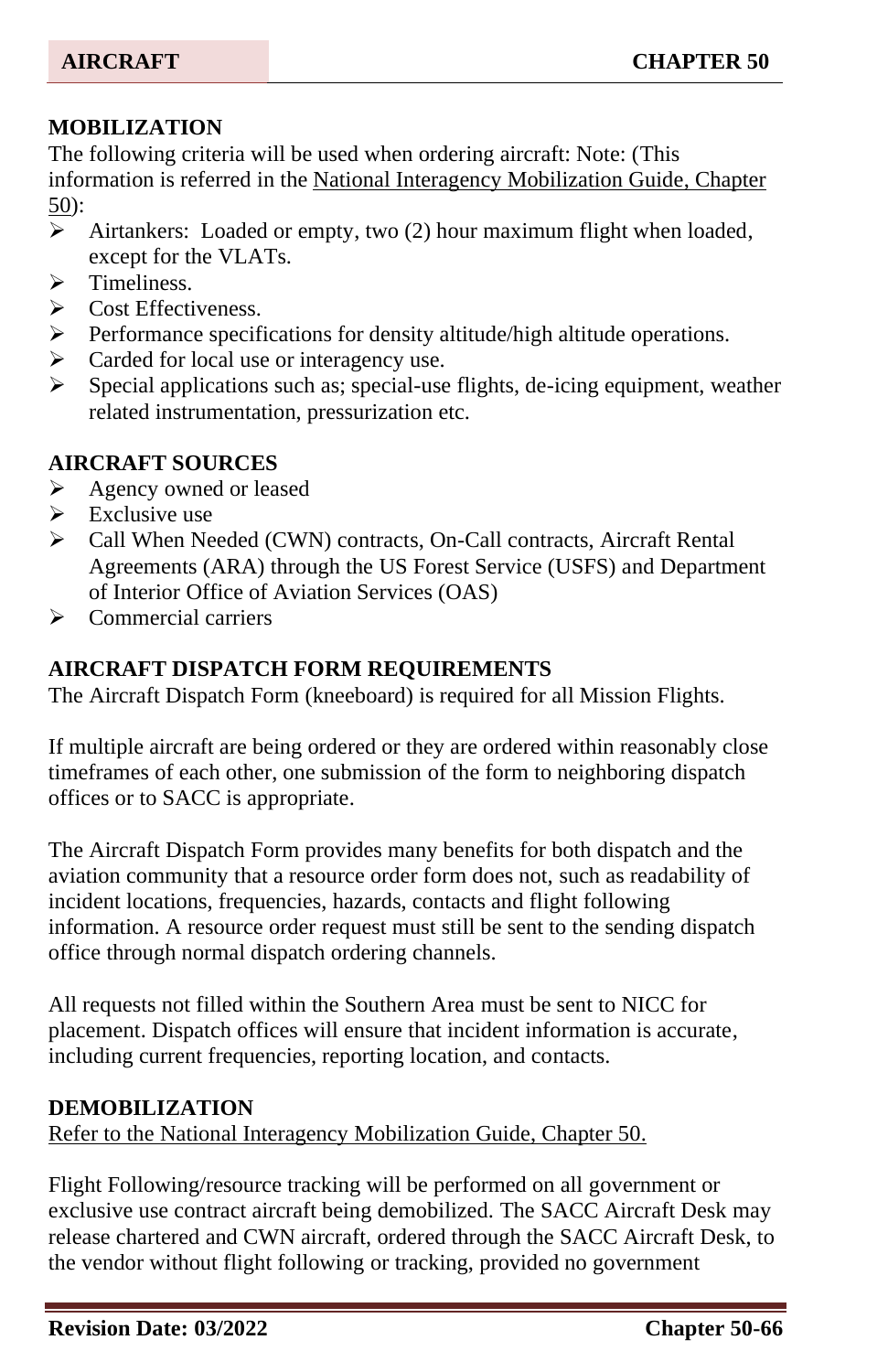personnel or cargo is on board. All aircraft release information will be entered into IROC.

# **FLIGHT MANAGEMENT PROCEDURES Definitions:**

- ➢ **Flight Manager**: The person designated responsibility for all personnel assigned on a flight manifest until the destination is reached. The sending dispatcher is responsible for ensuring a flight manager is identified. Duties of the flight manager are outlined in the National Interagency Mobilization Guide.
- ➢ **Flight Categories**: There are two major categories of flight used by the agencies; "Point-to-Point" and "Mission Flights".
	- o **Point-to-Point Flight** A flight that typically originates at one developed airport/heliport, with the flight route being directly to another developed airport/heliport with no work performed in the air, or a combination of in the air and on the ground. Point-to-point flights may be administrative or non-administrative:
		- **Administrative Flight** Point-to-point flights that are not mission oriented or tactical in nature. They do not require the use of a resource order and typically involve the transport of people or cargo while conducting normal agency business.
		- **Non-Administrative Flight** Point-to-point flights conducted solely to transport people or cargo as a result of a resource order. These typically involve logistical movements of aircraft, overhead, crews, equipment, or supplies. These flights can be emergency in nature, e.g., transporting a critical resource to a point from which the resource will be involved in initial attack.
	- o **Mission Flights** Mission flights are those flights that do not meet the definition of a point-to-point flight. These types of flights are often referred to as "tactical" flights. A mission flight requires work to be performed in the air (such as retardant or water delivery, reconnaissance, or sketch mapping), or through a combination of ground and aerial work (such as delivery of personnel or cargo from a helibase to an unimproved landing site, cargo let-down, or short-haul). The pilot and aircraft must be agency approved and carded for the mission being performed.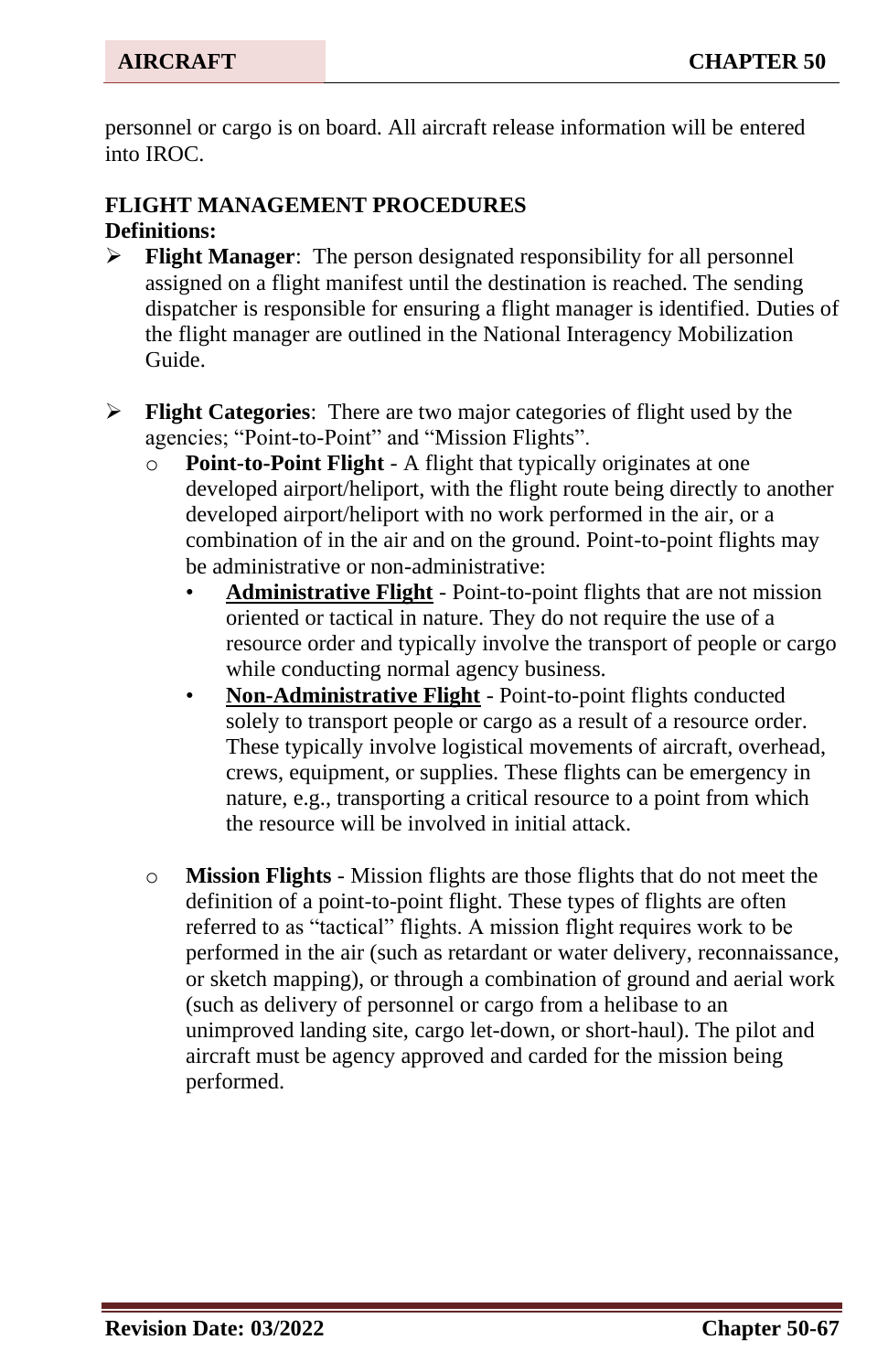## **General Procedures**

- ➢ **Essential Passengers:** Only passengers that are essential to the mission will be on a government flight. The pilot-in-command has the final say and responsibility for the safety of the aircraft and its occupants.
- ➢ **Manifests:** Manifests will be prepared for all point-to-point flights regardless of whether the load is personnel or cargo (SF 245 Prescribed by USDA FSM 5716/USDI MP 9400.51B). Passenger and cargo manifests will be completed with name, weight, and destination.
- ➢ **Local Resources:** State Coordination Centers unable to meet aircraft needs through local resources may place requests with the SACC Aircraft Desk (see the AIRCRAFT DISPATCHING section on page 50-72 for procedures on ordering aircraft).
- ➢ **Aircraft Resource Orders:** All orders for aircraft will be documented on a resource order with the following information: flight schedule, airport or latitude and longitude, radio frequency and any special requirements (e.g., helicopter long line, fuel truck, cargo door configuration, etc.).
- ➢ **Aircraft Status Notification:** Whenever an aircraft status changes, (e.g., available local, available GACC, available nationally, unavailable, committed or are away from their designated base overnight) the State Coordination Center will pass this information to the SACC Aircraft Desk.

# **FLIGHT FOLLOWING AND RESOURCE TRACKING PROCEDURES Purpose**

Flight Following and Resource Tracking are key components of promoting aircraft safety and efficiency. The purpose of flight following and resource tracking procedures are to insure the safety and welfare of flight crews and passengers, promote effective utilization of aircraft, and provide information for the administrative processing of aviation related documents.

## **Aircraft Flight Request/ Flight Schedule (Flight Strip)**

An Aircraft Flight Request/ Flight Schedule (Flight Strip) will be completed by the pilot or the flight manager prior to take off and will be provided to the local dispatch center for dissemination through dispatch channels. SACC requires an Aircraft Flight Request/ Flight Schedule (Flight Strip) anytime an aircraft is mobilized across state boundaries (excluding initial attack) or crossing GACC boundaries (including initial attack). Flight Strips should also be used for aircraft that are demobilizing from an incident if the resource is an agency aircraft or an exclusive use aircraft, or if an agency person is aboard the aircraft. For CWN aircraft being demobilized, an Aircraft Flight Request/ Flight Schedule (Flight Strip) is optional, unless agency personnel are onboard.

**FAA Flight Plans and Flight Following**: All flights conducted under FAA Instrument Flight Rules (IFR) are automatically provided FAA flight following. Administrative flights conducted under Visual Flight Rules (VFR) require the pilot to file a flight plan with the appropriate FAA facility. The pilot must request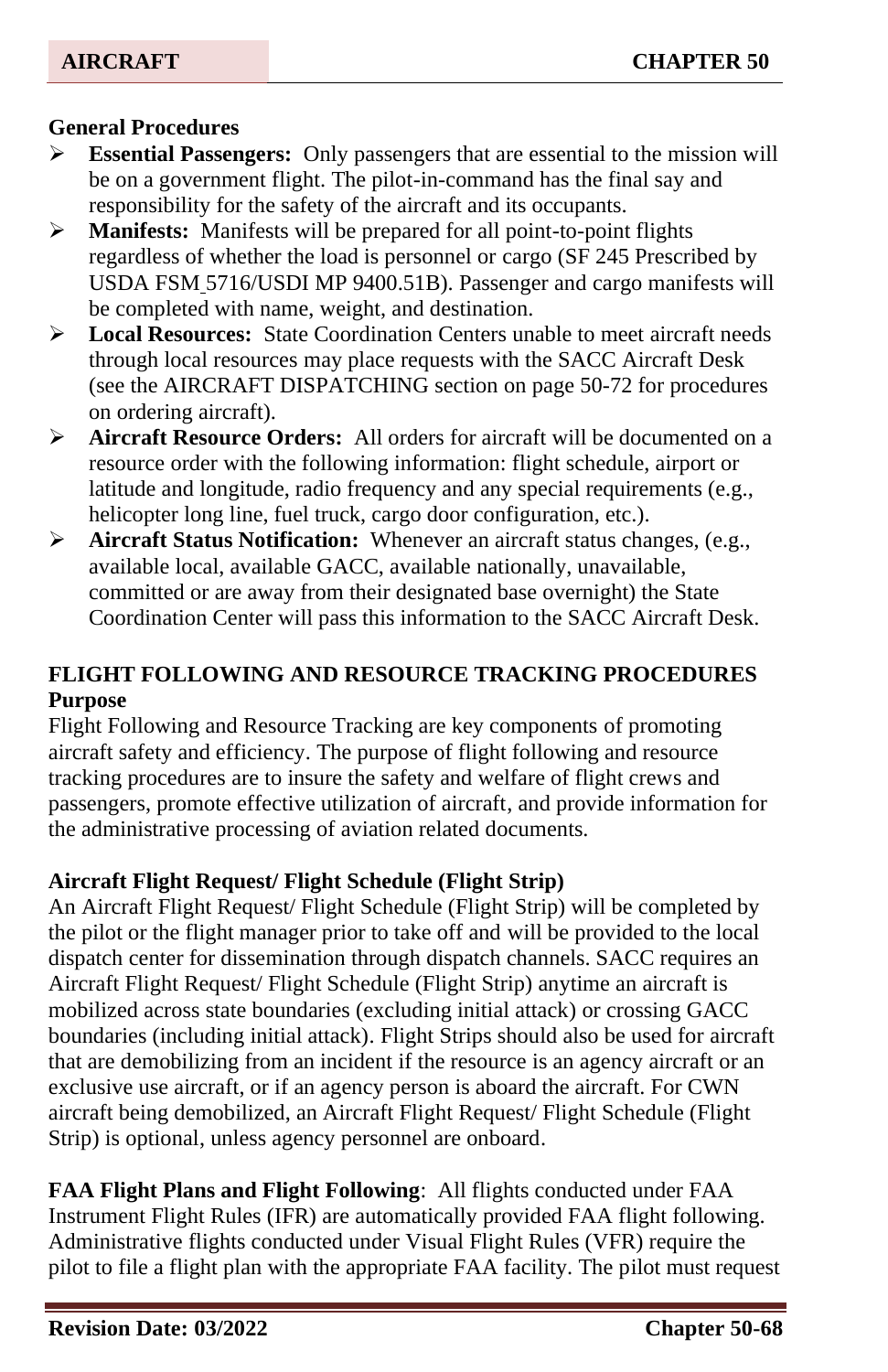FAA flight following; Air Traffic Control (ATC) may or may not provide it. It is the pilot's responsibility to confirm with dispatch which type of FAA flight plan will be used. The pilot shall close out the flight plan with the FAA once the flight is completed. FAA flight plans and flight following are generally used for pointto-point flights. To accomplish resource tracking, the pilot or flight manager will contact dispatch with an estimated time of departure, estimated time enroute, and will close out with dispatch once the aircraft is on the ground.

**Agency Flight Plans and Flight Following**: Agency flight plans are the responsibility of the originating dispatch office and are documented on a Flight Request/Flight Schedule or an Aircraft Resource order for mission flights. For mission flights, there are two types of Agency flight following: Automated Flight Following (AFF), and radio check-in. AFF is the preferred method of agency flight following. If the aircraft and flight following office have AFF capability, it shall be utilized. Periodic radio transmissions are appropriate while using AFF (See AFF procedures below for more information). Radio check-in/check-out flight following (generally when AFF is unavailable, but not exclusively) requires verbal communication via radio every 15 minutes. The dispatcher will log the aircraft call sign, latitude, longitude, and heading. Agency flight following is used for all mission flights. All aircraft operating on agency flight plans shall monitor Air Guard. Helicopters conducting mission flights shall check-in prior to and immediately after each takeoff/landing, per the NWCG Standards for Helicopter Operations (Chapter 04, page 30). For point-to-point flights, AFF flight following may be used as well. The pilot or flight manager will, at a minimum, contact dispatch prior to the flight with an estimated time of departure, estimated time enroute, souls and fuel on board and will close out with dispatch once the aircraft is on the ground. Flight following is the responsibility of the originating dispatch office and will remain so until that responsibility is transferred through a documented, positive handoff. The flight following dispatch office shall be continually staffed while an aircraft is airborne. Confirmation of an aircraft's arrival at a specified destination is required to ensure that a flight has been completed safely. It is the pilot's responsibility to close out a flight plan. If an aircraft is overdue, it is the receiving dispatcher's responsibility to initiate aircraft search and rescue actions. For more on overdue aircraft procedures, reference the NWCG Aviation Mishap Response Guide and Checklist (PMS 503), page 10. Flight following problems are documented through the SAFECOM system.

The SACC Aircraft Desk will resource track all aircraft crossing Southern Area dispatch boundaries which have been ordered through SACC on:

- Aircraft Orders
- Aircraft Flight Request/ Flight Schedule (Flight Strip)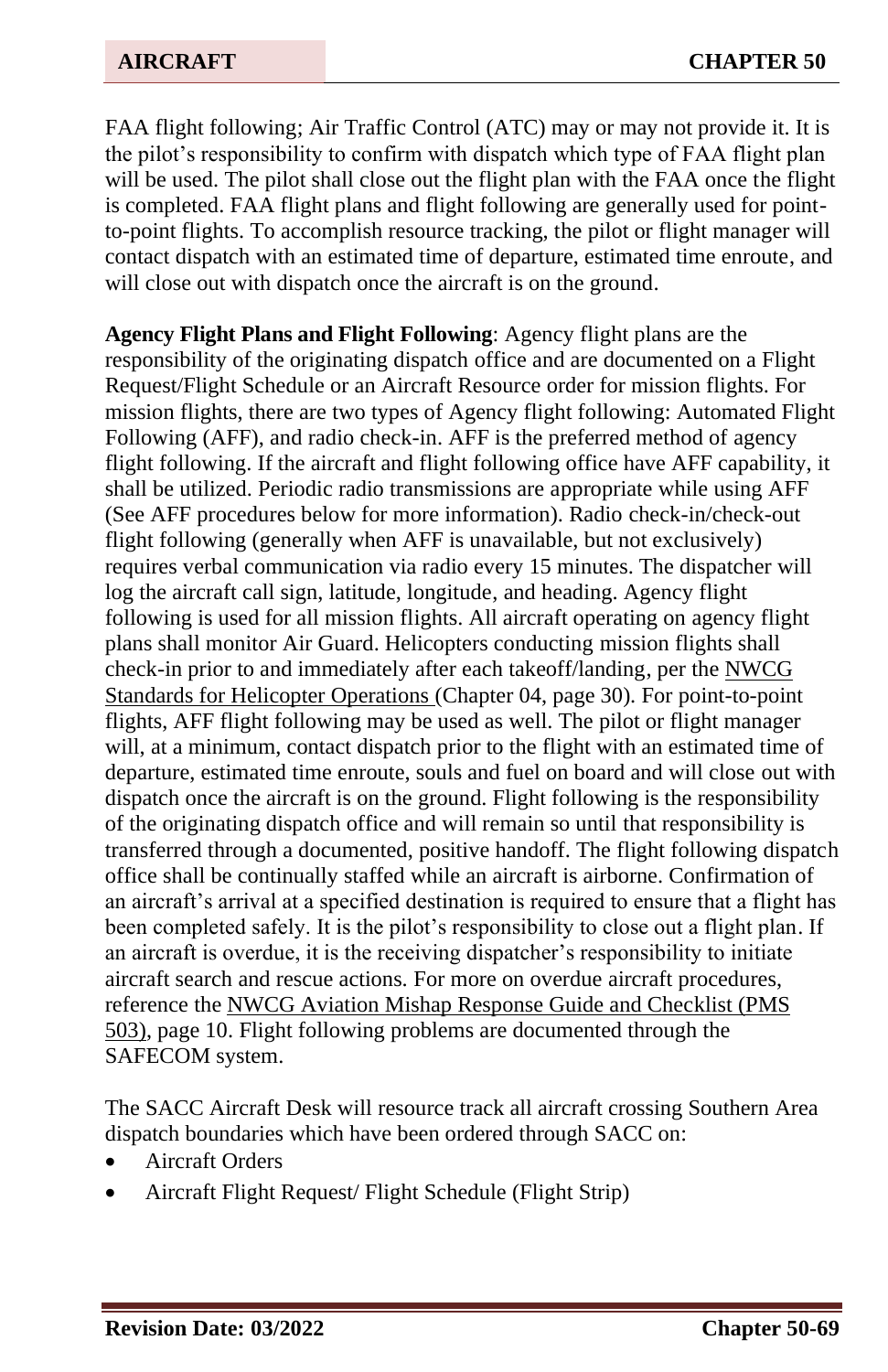#### **Responsibilities**

SENDING UNIT – The Sending Unit is the dispatch unit which sends the aircraft from the vendor or government aviation unit.

RECEIVING UNIT – The Receiving Unit is the dispatch unit which is receiving the resource.

- $\triangleright$  Responsibilities of the Sending Unit.
	- Obtain actual time of departure (ATD) and estimated time of arrival (ETA) from the initial departure airport from pilot/vendor.
	- Relay the ATD, ETA and method of Flight Following (agency or FAA) to the SACC Aircraft desk via established ordering channels.
	- Notify the SACC Aircraft desk of any route changes, and of any delay or advances of a flight plan exceeding thirty (30) minutes.
	- Assist with search procedures for overdue aircraft. Utilize agency aircraft search/rescue guides, as appropriate.
	- On any flight requiring stops enroute to a destination, instruct the Pilot-In-Command or Flight Manager to contact the SACC Aircraft Desk at (800) 959-9181 or (678) 320-3012 at all stops. Aircraft support vehicles should contact the SACC Aircraft Desk at fuel stops.

Refer to the National Interagency Mobilization Guide, Chapter 50 for Flight Manager Responsibilities.

- ➢ Responsibilities of the SACC Aircraft Desk:
	- Relay flight itinerary to the receiving dispatch unit by email or fax.
	- Notify receiving dispatch unit of any route changes, and of any delay or advances of a flight plan exceeding thirty (30) minutes.
	- Resource track tactical aircraft to specific destinations.
	- Monitor flight plans for additional utilization.
- ➢ Responsibilities of Receiving Unit:
	- Confirm arrival of all tactical aircraft by telephone with the SACC Aircraft Desk.
	- Notify the SACC Aircraft Desk of any delays of a flight plan exceeding thirty (30) minutes.
	- Initiate/assist with search procedures for overdue aircraft. Utilize agency aircraft search and rescue guides, as appropriate.

## **Automated Flight Following (AFF) Requirements and Procedures** Refer to the National Interagency Mobilization Guide, Chapter 50.

Additional information about AFF can be found at: <https://www.aff.gov/>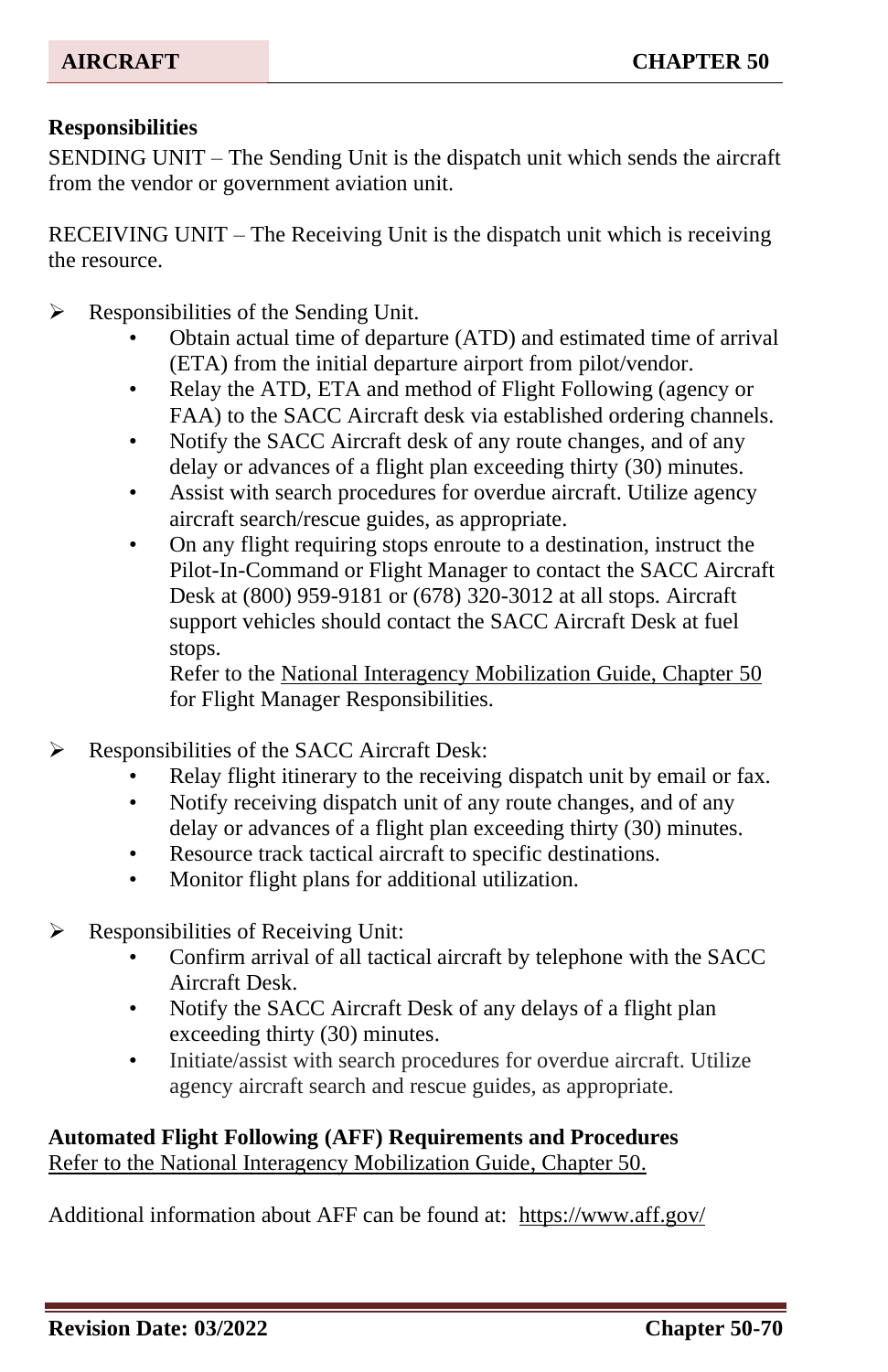**Sterile Cockpit for All Aircraft:** (Refer to Interagency Standards for Fire and Aviation Operations, Chapter 16 - Aviation Operations, for additional information)

Sterile cockpit rules apply within a 5 nautical mile radius of the airport. Dispatch Centers should not attempt radio contact with aircraft within this area or clear of the runway unless it is an emergency.

#### **Law Enforcement Flights**

For safety, flight following must also be done for these flights. Local coordination with local dispatch unit is required prior to the flight. Due to the nature of the law enforcement mission, appropriate flight following procedures will be coordinated between local unit dispatch and law enforcement (flight manager). The intent of flight following is to provide resource tracking and timely search and rescue operations as needed.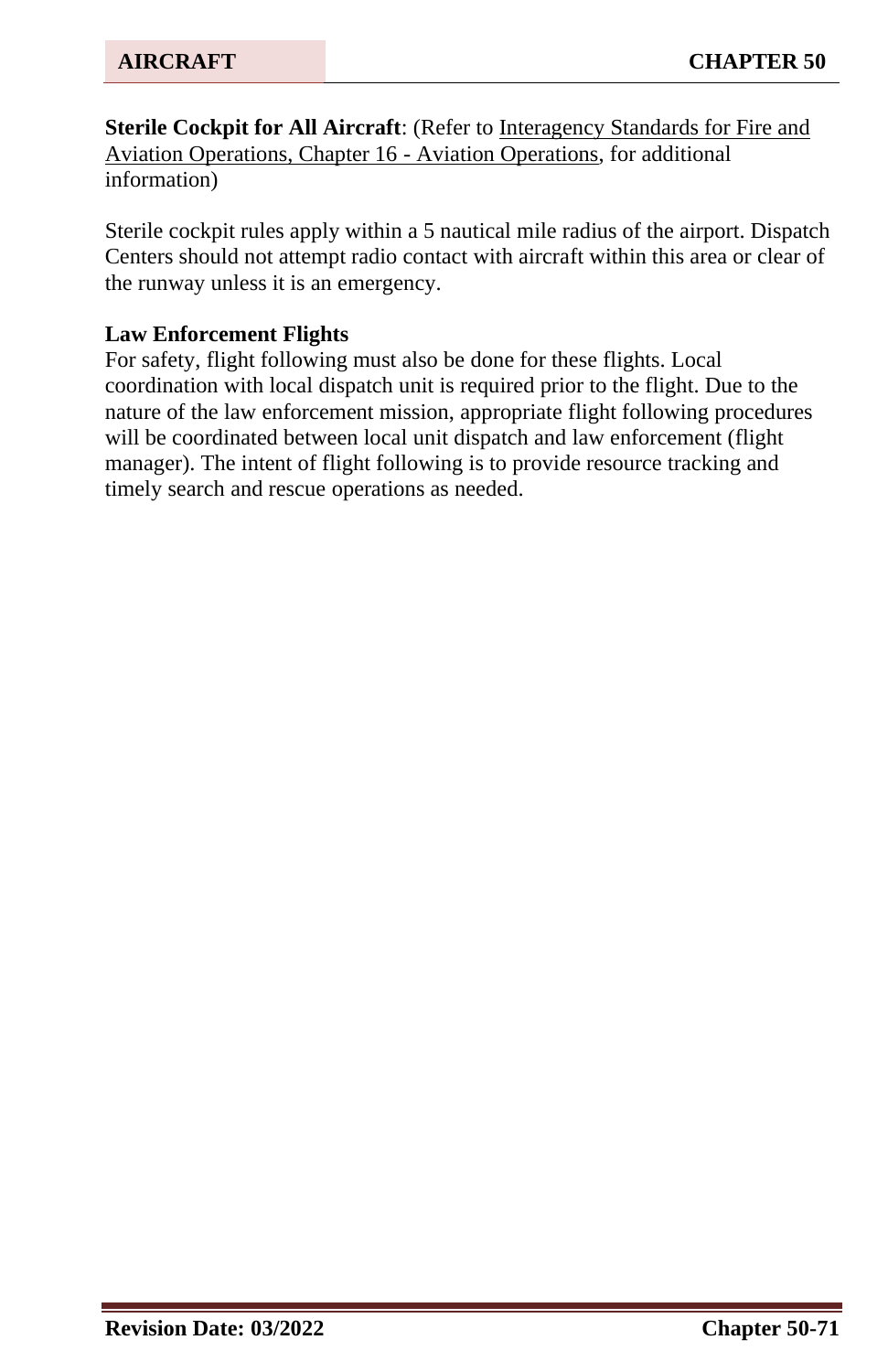## **AIRCRAFT DISPATCHING**

The Southern Area Coordination Center conducts "strategic" dispatch functions to fill requests from State Coordination Centers, other GACC's, etc. The SACC Aircraft Desk does not conduct tactical dispatching; however, the SACC Aircraft Desk does have the responsibility of filling requests in a cost effective and timely manner with the most effective resource. It is extremely important for State Coordination Centers to keep the SACC Aircraft Desk informed when resources are relocated or reassigned.

#### **Carding/Approvals**

All aircraft and pilots must be approved and carded by either OAS or USFS for the contract they are working under. Aircraft and pilots requiring an "Authorized Uses" endorsement require inspection by a USFS or OAS authorized inspector. point-to-point only approvals are on point-to-point cards for both USFS and OAS.

#### **Aircraft Selection Factors**

- ➢ **Day/Night**: A multi-engine or turbine powered single-engine aircraft is required whenever a passenger flight will be flown within the period beginning 30 minutes after legal sunset until 30 minutes before legal sunrise.
- ➢ **Instrument Flight Rules (IFR)/Visual Flight Rules (VFR)**: A multiengine or turbine powered single-engine IFR approved aircraft is required whenever the flight will be in or is expected to be in IFR conditions. One pilot and a functioning autopilot or two pilots are required for IFR flights.
- ➢ **Passenger & Baggage Weight**: Be sure the aircraft has the weight capacity for the passengers, luggage or other material being transported. It is important to remember that weight is the limiting factor, not the number of passenger seats.
- ➢ **Aircraft Speed**: Check the schedules of the passengers to insure they can arrive on time in the aircraft selected. Generally, aircraft speed isn't too important for short trips but becomes more important on long trips.
- ➢ **Airports**: Are the airports used in the flight suitable for the aircraft? Are the runways of adequate length? Is there fuel available for the aircraft? Will the elevation and air temperature of the airport affect the performance of the aircraft (density altitude)?
- ➢ **Cost**: A cost analysis must be completed for administrative flights. Normally this involves a comparison between commercial flights and agency owned aircraft but could involve a comparison between the various costs of charter aircraft.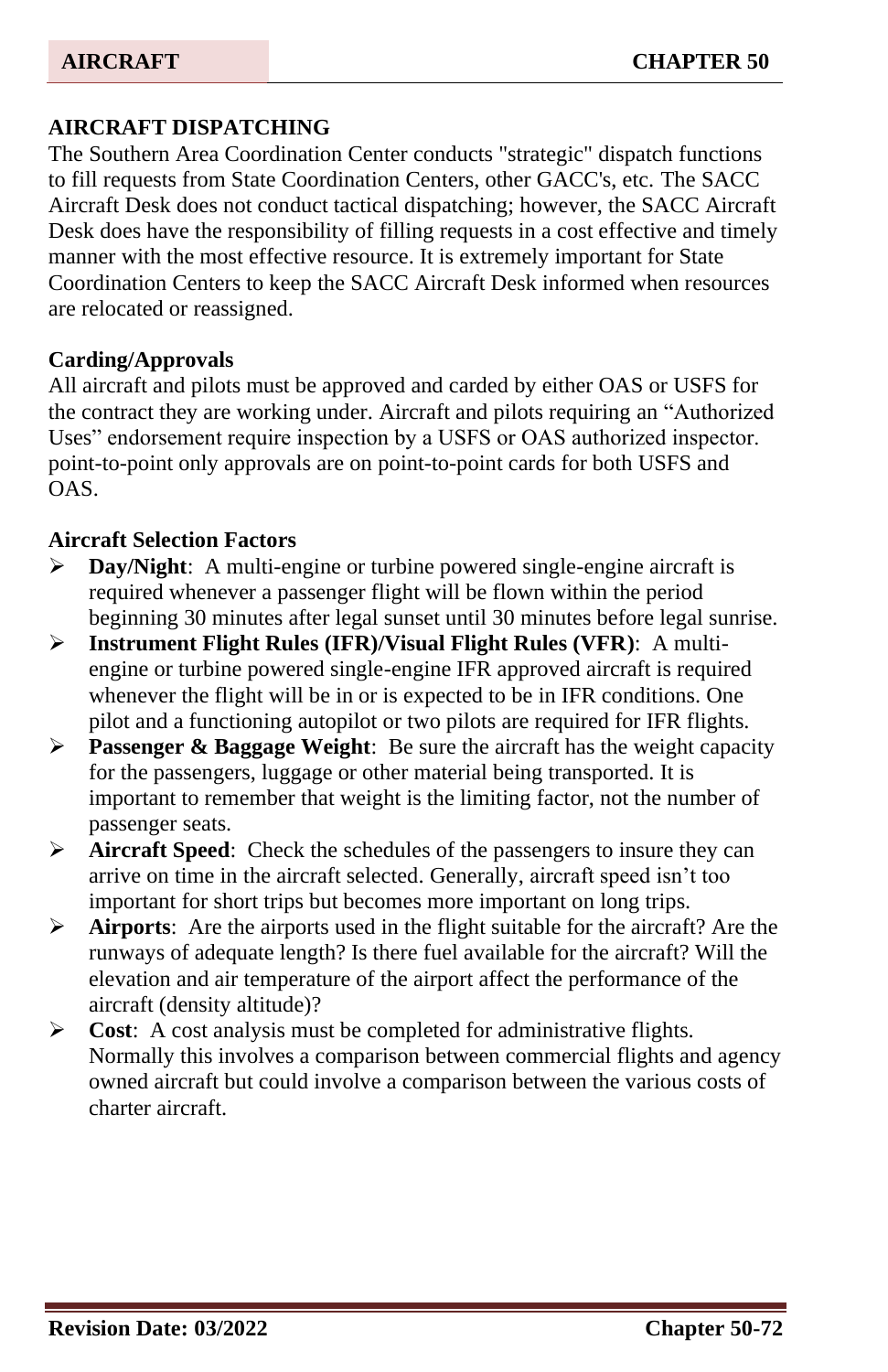The following chart provides a ready reference for ordering aircraft.

# **SOUTHERN AREA AIRCRAFT ORDERING**

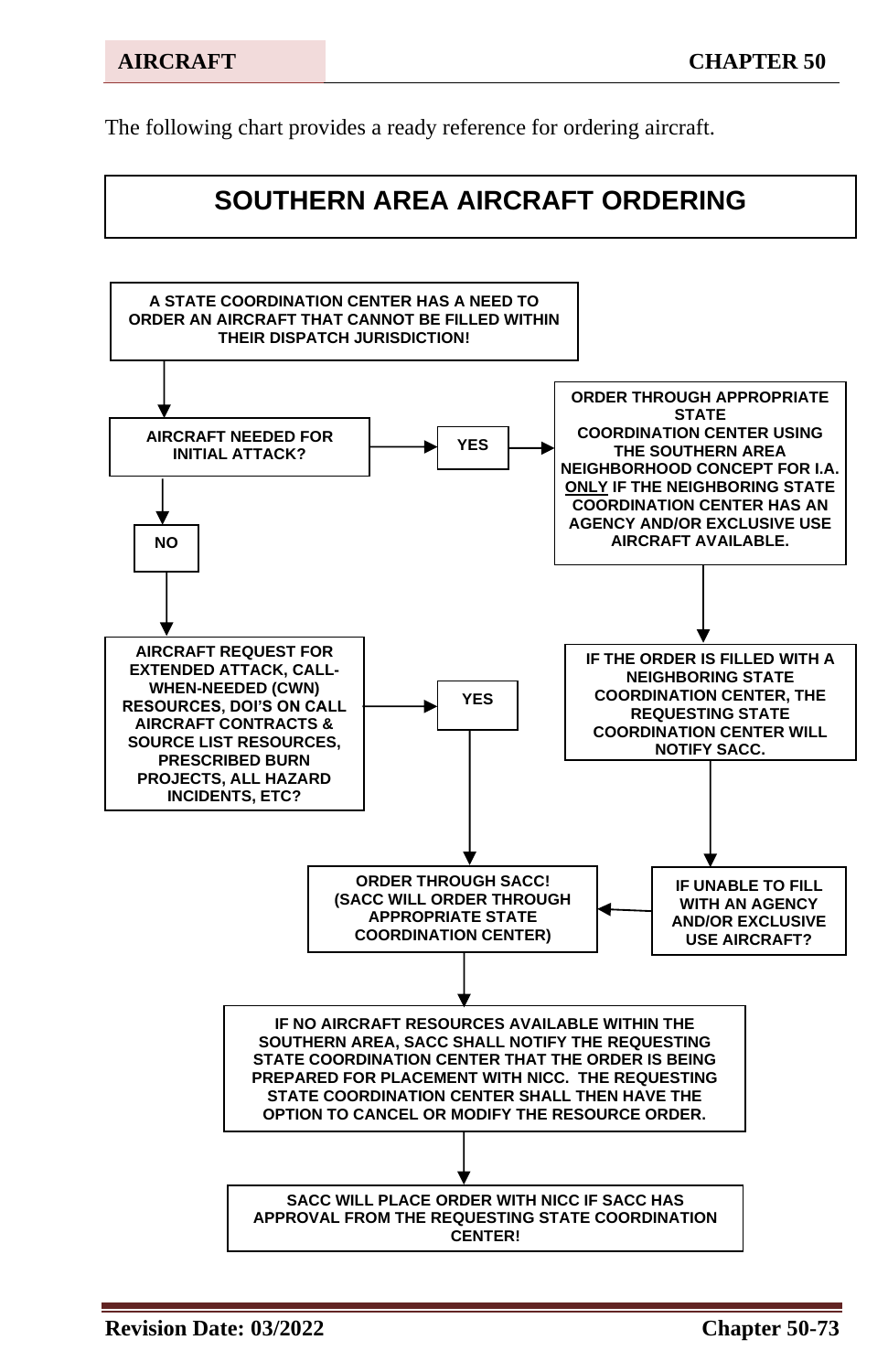# **Point-To-Point Flights**

## **Administrative Flights**

- Cost Comparisons/Justifications The requesting unit should complete:
	- "Aircraft Flight Request/Schedule" (AFRS)
	- FS-5700-40, Flight Request/Justification for Administrative Use of Aircraft
	- FS-5700-11, Cost Comparison Travel Worksheet
	- FS-5700-12, If there are any non-federal passengers, Day Trip Authorization may need to be completed.
	- GSA Form 3641, if the flight is for Senior Executive Service personnel.
- o Ordering Priorities Generally, priority for ordering is agency aircraft, and then contract aircraft. Use the most formal contracts first, then move from most to least formal. If the cost analysis indicates commercial air travel is not feasible or cost effective, agency owned aircraft must be considered first, followed by Exclusive Use Contract aircraft. If agency aircraft are not available and Exclusive Use aircraft are not available or feasible for the flight, CWN aircraft may be ordered.
- o Local CWN Aircraft If agency exclusive use aircraft are unavailable, local (in state) CWN contract resources may be committed first. Local (in state) administrative flight aircraft may be ordered directly by that state coordination center. A courtesy notification to SACC is requested.
	- o Ordering Through the SACC Aircraft Desk If an order cannot be filled locally, the State Coordination Center will place the order with the SACC Aircraft Desk. The SACC Aircraft Desk will complete the necessary cost comparisons and justifications and follow the ordering priorities as listed above.
		- If either scheduling or the cost analysis dictate the use of Exclusive Use or CWN contract aircraft, the SACC Aircraft Desk will place the order with the State Coordination Center that administers the contract. The SACC Aircraft Desk will not order these aircraft directly from the contractors. When the aircraft has been scheduled or ordered, the SACC Aircraft Desk will complete the remaining blocks in the AFRS and provide a copy to the requesting unit and the sending unit.
	- o DOI Office of Aircraft Services (OAS) Aircraft OAS On-Call Aircraft Contracts & Source List aircraft may also be considered along with CWN aircraft, however, DOI agencies must use OAS aircraft if available. Costs for aircraft under DOI Office of Aviation Services (OAS) agreements are available from any OAS office or from the website source list at [https://www.doi.gov/aviation.](https://www.doi.gov/aviation) The source list is only available to individuals with a DOI computer login. Non-DOI employees will have to ask an appropriate DOI employee, such as a DOI COR or Aviation Officer, for any DOI contract information. If the flight is for the Forest Service, aircraft must meet the performance standards outlined in FSH 5709.16. If an OAS On-Call Aircraft Contracts &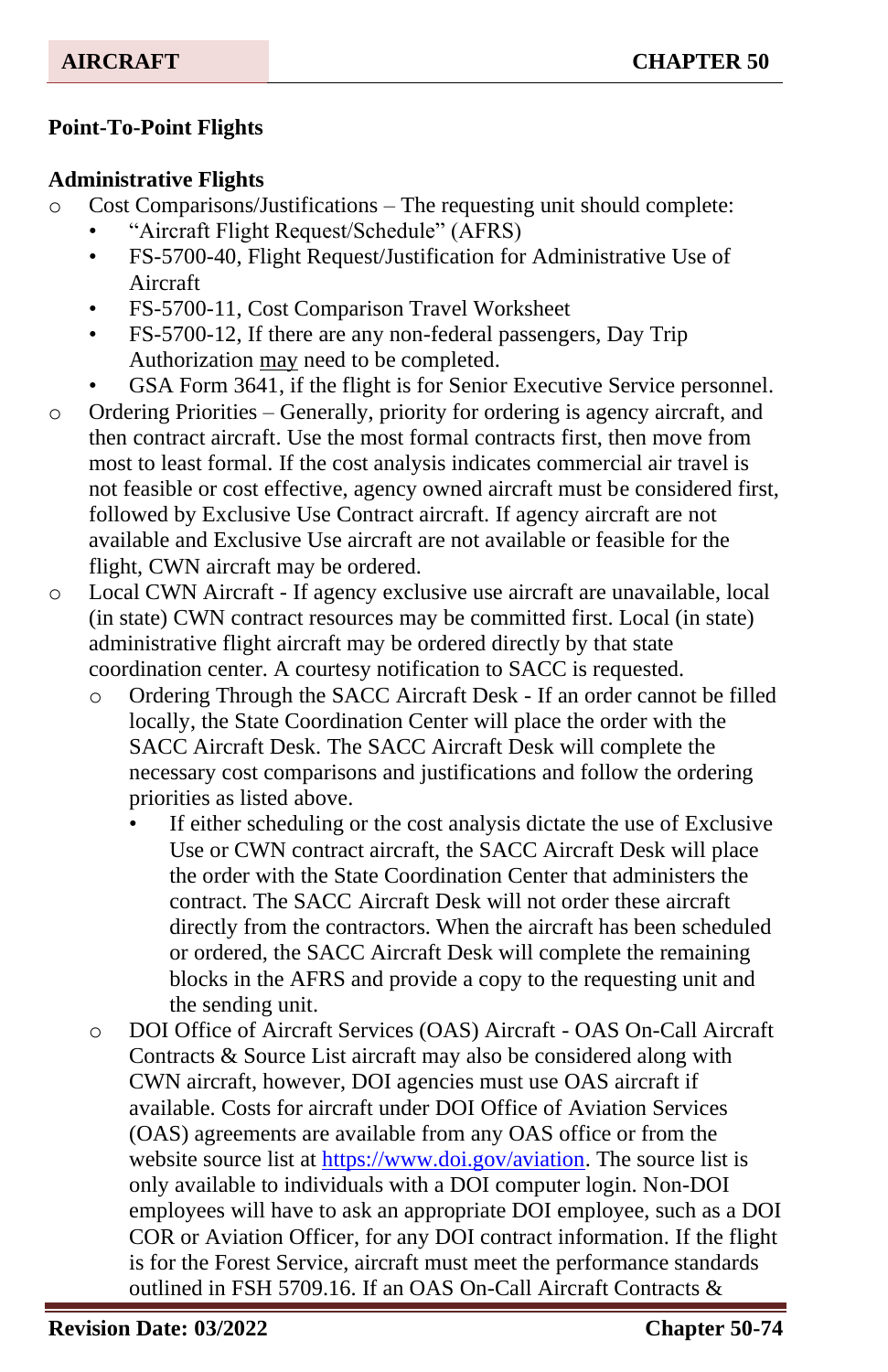Source List aircraft is selected, and the aircraft is state, State Coordination Centers may order direct. If you need an aircraft from another state, the SACC Aircraft Desk will order the aircraft through the appropriate dispatch channels.

#### **Non-Administrative Flights**

The non-administrative flight process will be identical to the administrative flight process with the following exceptions:

Non-administrative flights normally result from a resource order. An Aircraft Flight Request/Schedule (AFRS) will be used for the scheduling. In some cases, non-administrative flights may be of an emergency nature and the order would be filled with the timeliest appropriate resource available. Continued use of the aircraft after the emergency has passed may result in replacement with a more cost-effective aircraft. The Incident Hosting Unit shall approve the cost of using charter aircraft prior to scheduling.

#### **Mission Flights**

Southern Area: Air Attack, detection, reconnaissance, type III helicopters etc. Tactical dispatch of National Resources assigned to the Southern Area is discussed here.

- ➢ Airtankers, Lead Planes, Aerial Supervision Modules
	- o Initial Orders into the Southern Area Initial orders for Airtankers, Lead Planes, and Aerial Supervision Modules into the Southern Area must be made through the SACC Aircraft Desk to NICC.
	- o Retardant Operations and Low Light Conditions (Sunrise/Sunset) Unsupervised multi-engine airtankers shall be dispatched to arrive over a fire no earlier than 30 minutes after official sunrise and no later than 30 minutes before official sunset. Retardant operations are permitted 30 minutes before official sunrise to 30 minutes after official sunset (civil twilight) but must have concurrence by the involved flight crews and aerial supervision (Lead, ATCO, ASM or ATGS) must be on scene. Flights by multi-engine aircraft to assigned bases may occur after daylight hours.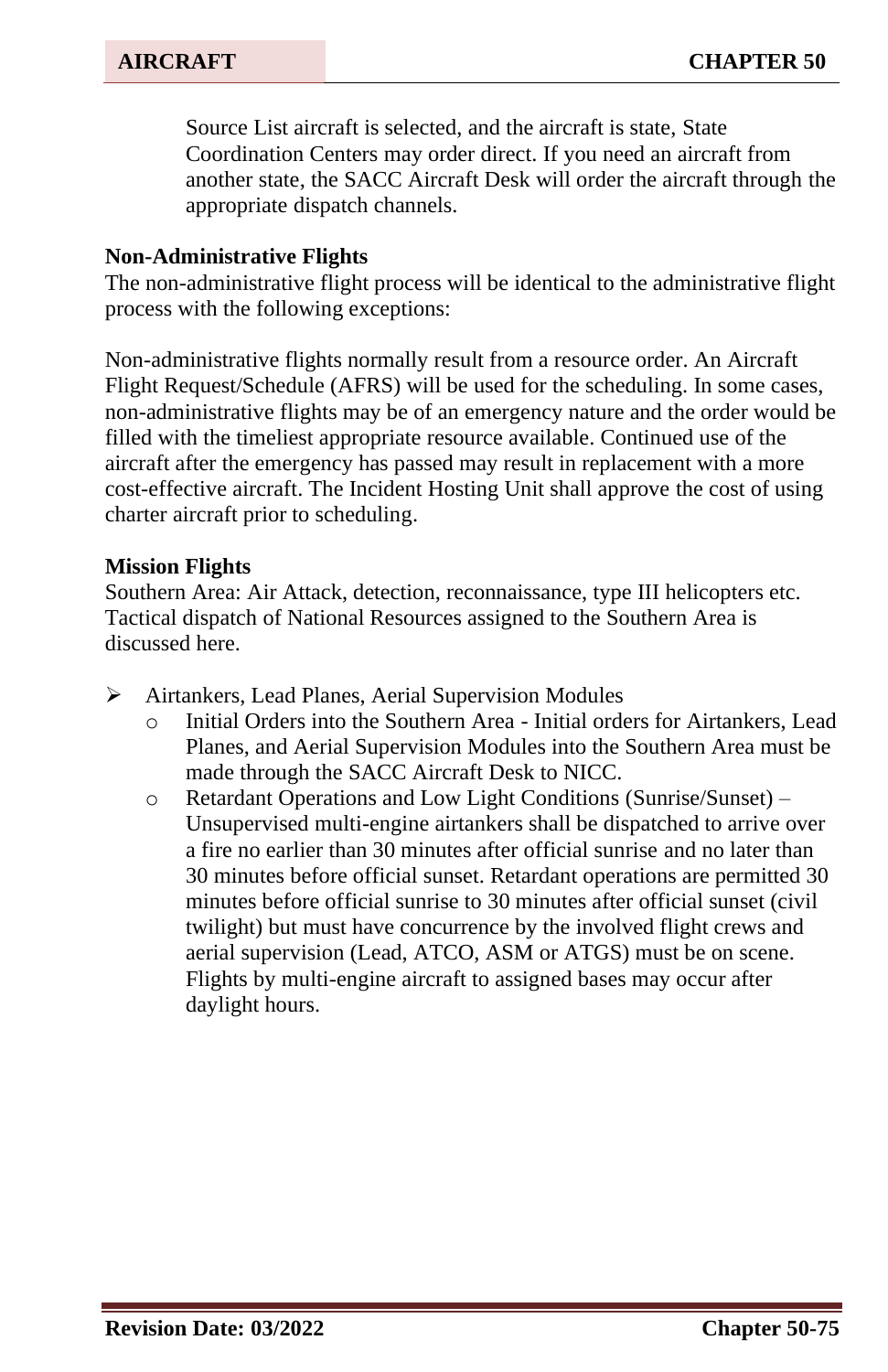

- ➢ Single engine airtankers (SEATs) and helicopters are limited to flight during the official daylight hours. Daylight hours are defined as 30 minutes prior to sunrise until 30 minutes after sunset.
- ➢ Flight crews might experience late dawn or early dusk conditions based on terrain features and sun angle. Flight periods should be adjusted accordingly.

Daylight hours may be further limited at the discretion of the pilot, aviation manager, ATGS, ASM, or Leadplane because of low visibility conditions caused by smoke, shadows, or other environmental factors.

o Aerial Supervision Requirements – In order to maximize safety and efficiency, incidents with three or more aircraft over them should have aerial supervision, however, there are several federal and state policies in place which require aerial supervision based on specific situations. See table below: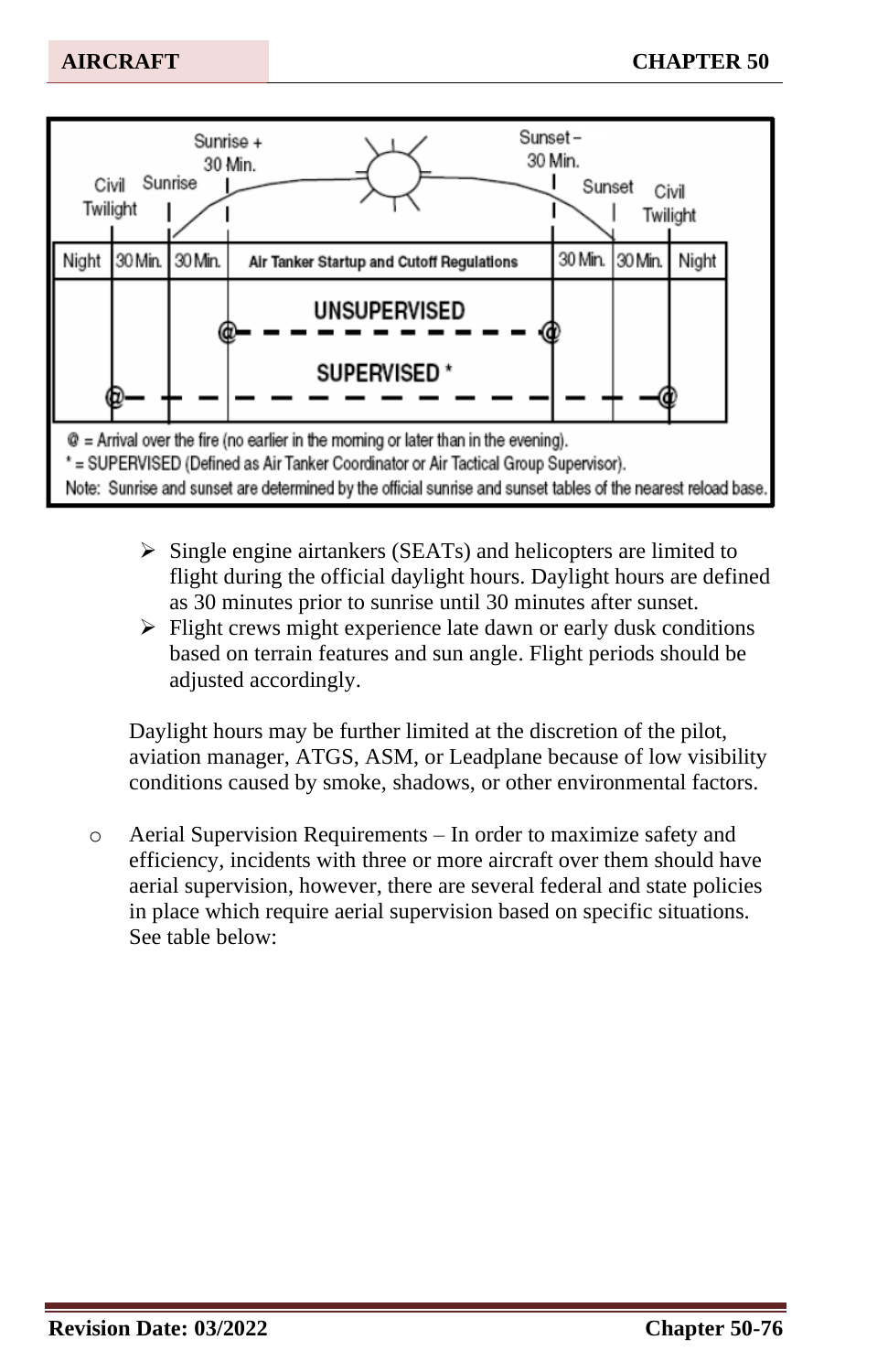#### **Incident Aerial Supervision Requirements**

\*\* ASM can perform all LEAD missions.

Note: Deviations from this table can be authorized by the agencies through local mitigations.

| <b>SITUATION</b>                                                                                 | <b>HLCO</b>                                 | <b>LPIL</b>                          | ATGS / ASM**                                                                                  |
|--------------------------------------------------------------------------------------------------|---------------------------------------------|--------------------------------------|-----------------------------------------------------------------------------------------------|
| Three or more aircraft assigned<br>to incident.                                                  | If no ATGS<br>AND only<br>helicopter        | If no ATGS AND<br>only fixed-wing    | ORDERED                                                                                       |
| Fixed-Wing Low-Level<br>Operations in Low Light<br>conditions                                    | N/A                                         | <b>REQUIRED</b><br><b>IF NO ATGS</b> | <b>REQUIRED</b><br><b>IF NO LPIL</b>                                                          |
| MAFFS/VLAT.                                                                                      | N/A                                         | <b>REQUIRED</b>                      | N/A                                                                                           |
| Airtanker not IA carded                                                                          | N/A                                         | <b>REQUIRED</b>                      | N/A                                                                                           |
| Level 2 SEAT operating on an<br>incident with more than one<br>other tactical aircraft on scene. | N/A                                         | <b>REQUIRED</b><br><b>IF NO ATGS</b> | <b>REQUIRED</b><br><b>IF NO LPIL</b>                                                          |
| Foreign Government Aircraft.                                                                     | N/A                                         | <b>REQUIRED</b><br><b>IF NO ATGS</b> | <b>REQUIRED</b><br>IF NO LPIL                                                                 |
| Congested Area Flight<br>Operations.                                                             | <b>ORDERED</b>                              | <b>ORDERED</b>                       | <b>REQUIRED</b>                                                                               |
| Periods of marginal weather.<br>poor visibility or turbulence.                                   | <b>REQUIRED</b><br><b>IF NO</b><br>ATGS/ASM | <b>REQUIRED</b><br><b>IF NO ATGS</b> | <b>REQUIRED</b>                                                                               |
| <b>Active Duty (Non-National</b><br>Guard) Military Helicopter<br>Operations.                    | ORDERED                                     | N/A                                  | <b>REQUIRED</b><br><b>IF NO HLCO</b>                                                          |
| Night Helicopter water-dropping<br>operations with two or more<br>helicopters.                   | ORDERED if no<br>$ATGS*$                    | N/A                                  | <b>ORDERED</b> unless HLCO<br>is on scene and does not<br>require additional<br>supervision.* |
| When requested by airtanker,<br>helicopters, ATGS, LPIL, or<br><b>ASM</b>                        | <b>REQUIRED</b>                             | <b>REQUIRED</b>                      | <b>REQUIRED</b>                                                                               |
| Muti-Engine Amphibious Water<br>Scooping Aircraft Not IA<br>Carded                               | NA                                          | <b>REQUIRED IF NO</b><br><b>ATGS</b> | REQUIRED IF NO LPIL.                                                                          |

#### ➢ Airtankers, Lead Planes, Aerial Supervision Modules -Tactical Dispatching

- o Airtanker Requests –All requests for tactical airtanker missions including leadplanes, aerial supervision modules and air attack aircraft will be conducted by the hosting State Coordination Center and will be coordinated with the SACC Aircraft Desk.
- o Operational Reload and Portable Airtanker Bases (PAB) –All Operational reload and Portable Airtanker Bases must be staffed with a fully qualified Air Tanker Base Manager (ATBM)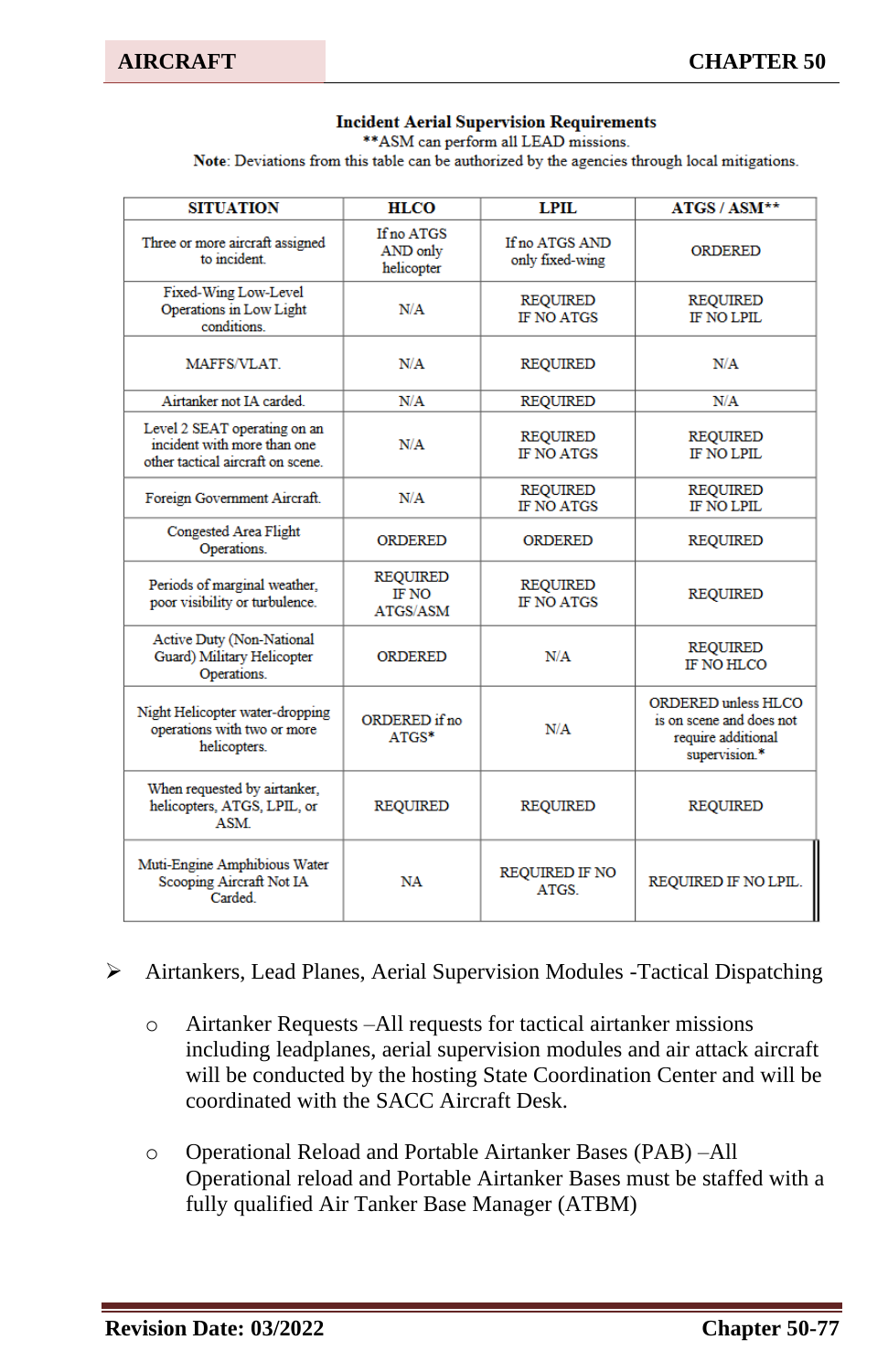o Inactive Reload and Portable Airtanker Bases – the SACC Aircraft Desk will coordinate the activation of any Southern Area inactive reload and portable airtanker bases when a request is made from the local unit. Nationally contracted mobile retardant bases will be ordered through NICC. Orders should be placed by the relevant State Coordination Center to the SACC Aircraft Desk. The SACC Aircraft Desk will place the order to NICC (See National Interagency Mobilization Guide Chapter 50 for additional information.)

| <b>TANKER</b><br><b>BASE</b>                                                             | <b>DISPATCH</b><br><b>COORDINATION</b>                          | <b>MAINTENANCE,</b><br><b>SUPERVISION,</b><br><b>RETARDANT</b><br><b>ORDERING</b> |  |
|------------------------------------------------------------------------------------------|-----------------------------------------------------------------|-----------------------------------------------------------------------------------|--|
| <b>Texas Interagency</b><br><b>Abilene</b><br>Coordination Center<br>(ABI)<br>$(TX-TIC)$ |                                                                 | Texas A&M Forest Service                                                          |  |
| Tennessee Interagency<br>Chattanooga<br>Coordination Center<br>(CHA)<br>(TN-TNC)         |                                                                 | <b>Cherokee National Forest</b>                                                   |  |
| Kinston-<br><b>Reload</b><br>(ISO)                                                       | North Carolina Interagency<br>Coordination Center<br>$(NC-NCC)$ | North Carolina Forest<br>Service (NCS)                                            |  |
| <b>Lake City</b>                                                                         | Florida Interagency<br><b>Coordination Center</b><br>(FL-FIC)   | National Forests in Florida                                                       |  |

o Airtanker Bases -

- o Airtanker Dispatch Priorities Airtankers, leadplanes, and air attack aircraft assigned to the tanker base will be tactically dispatched by the State Coordination Center with notification to SACC. When aircraft are dispatched from the airtanker bases, each State Coordination Center has the authority to re-route, divert, or recall airtankers, leadplanes, and air attack aircraft assigned to the tanker base within priorities that have been established within the Southern Area. When there are multiple requests that meet the same priority criteria, the SACC Center Manager or Aviation Coordinator will determine which incident will receive the requested resource, based on priorities.
- o Aircraft Relocation Requests to relocate airtankers, leadplanes, ASM's and Exclusive Use air attack aircraft must be made through the SACC Aircraft Desk. (Note that prior to relocating a CWN air attack aircraft outside of the state, a determination must be made by the SACC Aircraft Desk if a timelier and more cost-efficient air attack aircraft is located near the new location).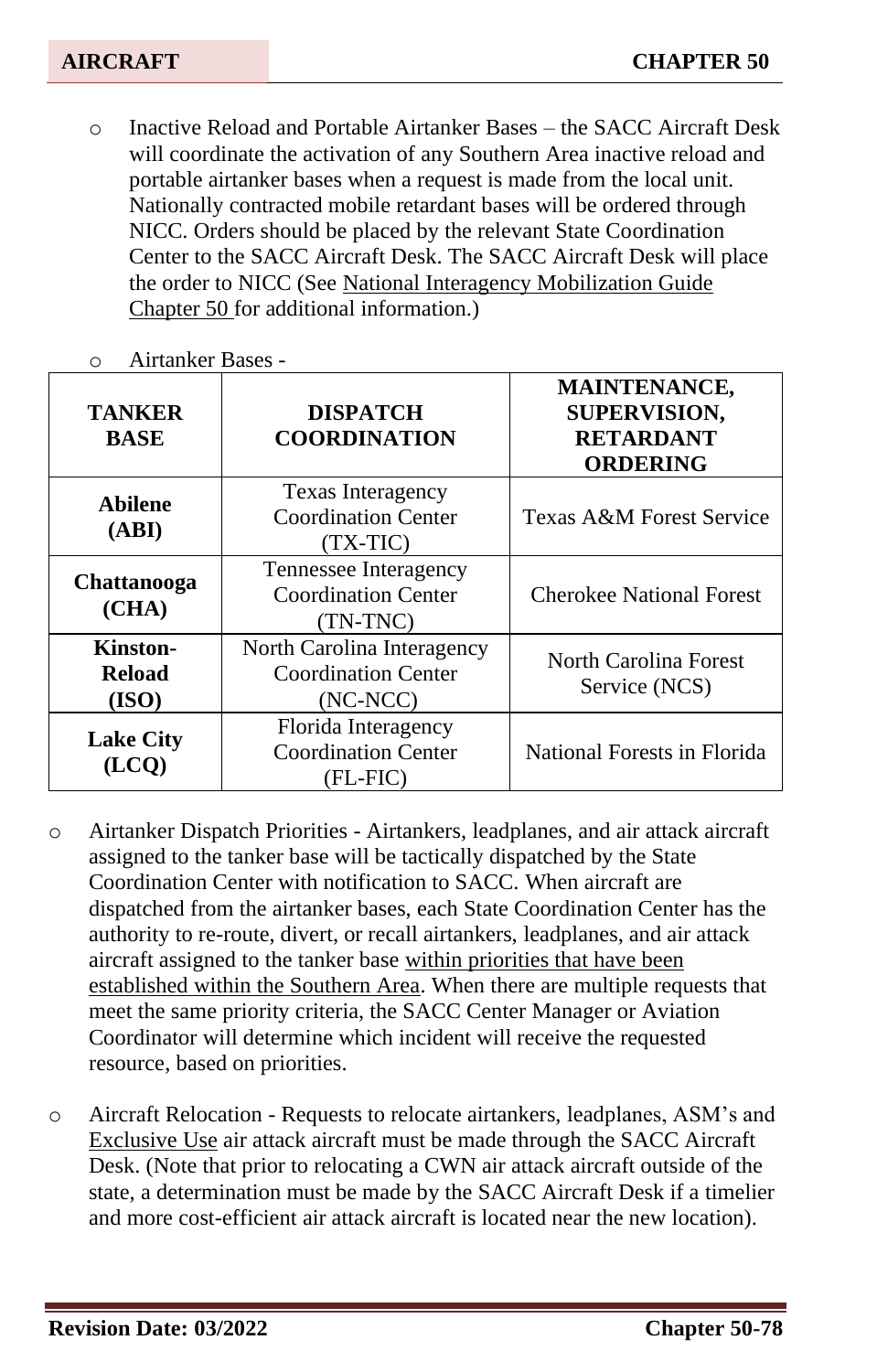- o Leadplanes and Leadplane Pilots State Coordination Centers with an airtanker base, reload base, or portable airtanker base will be responsible for replacement and rotation of leadplanes and pilots assigned.
- o Aircraft Scheduling The State Coordination Center responsible for managing the airtanker base, reload base, or portable airtanker base will be responsible for scheduling airtankers, leadplanes, and air attack aircraft assigned to the airtanker base. This includes establishing daily starting and ending times. The State Coordination Center shall receive concurrence on daily starting and ending times from the SACC Aircraft Desk.

Retardant and Portable Airtanker Bases - The State Coordination Center that is responsible for managing the reload or portable airtanker base will maintain enough retardant for at least three operational periods and will coordinate the orders for retardant through their USFS Region 8 Zone Aviation Officer. The SACC Aircraft Desk will be responsible for dispatching and tracking the PABs. In addition, the SACC Aircraft Desk will coordinate with the USFS Region 8 Regional Aviation Officer and the hosting Zone Aviation Officer for the recovery, rehabilitation, and maintenance of the PABs.

- o Daily Reporting The State Coordination Centers responsible for managing the airtanker base, reload base, or PAB will be responsible for ensuring the following information is reported to the SACC Aircraft Desk at the close of each business day:
	- Location and status of each airtanker as well as leadplanes, aerial supervision modules (ASM) and air attack assigned to airtanker bases.
	- Number of hours flown, and gallons of retardant dropped that day.
	- Pilot days off schedule.
	- Any scheduled maintenance for airtankers, leadplanes, and ASMs
- o Victor Frequencies The State Coordination Centers responsible for managing the airtanker base, reload base or UAS base will be responsible for ordering, through the SACC Aircraft Desk, any additional victor (AM) frequencies needed.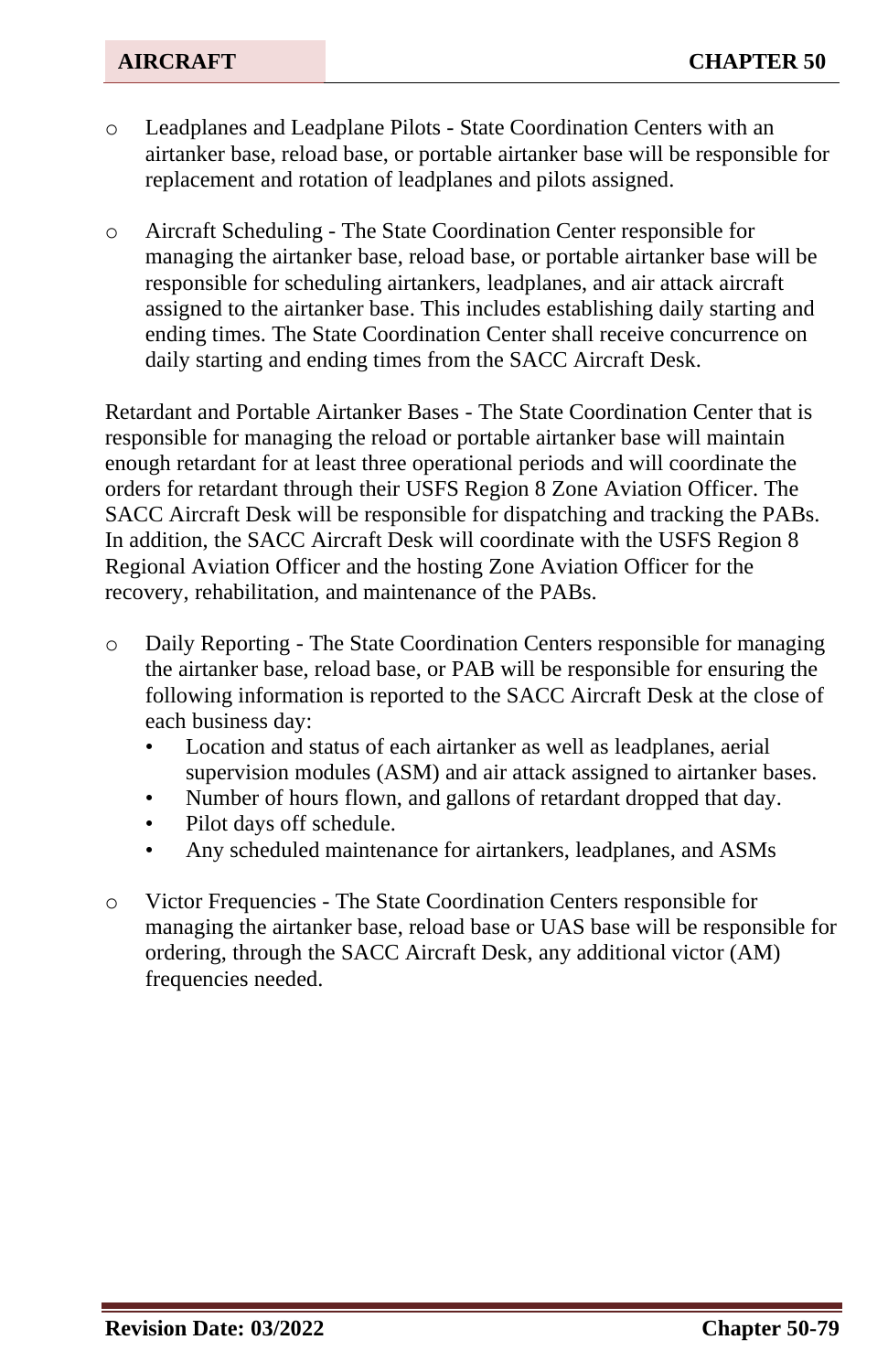# **DISPATCH/ORDERING FACTORS AND CRITERIA**

Selection and dispatching of mission aircraft will be based upon the factors outlined in the "Aircraft Selection Factors" section (50-81). Given that all other factors meet the needs of the requested flights, the two primary considerations will be the timeliness and cost effectiveness of the aircraft. A cost analysis should be completed to determine the most efficient aircraft. Timeliness and cost effectiveness factors that should be considered in selecting the appropriate Call-When-Needed aircraft:

- Ferry Costs: The costs associated with ferrying aircraft to and from incidents should be taken into consideration. Note that CWN aircraft are paid from their point of hire and to that point upon demobilization.
- Relief Crew Transportation: When pilots reach mandatory days off, determine whether the cost of transporting a relief crew is the best value to the government.
- Ordering Priorities: Agency owned aircraft must be considered first, followed by Exclusive Use contract aircraft. Since the SACC Aircraft Desk may receive an order, and must determine the appropriate resource, it is important that State Coordination Centers notify the SACC Aircraft Desk if an Exclusive Use aircraft is relocated from its assigned home base to a new location. If agency aircraft are not available and Exclusive Use aircraft are not available or feasible for the flight, CWN or On Call Aircraft and Aircraft Rental Agreement (ARA) aircraft may be ordered.
- Local CWN Aircraft: Local (in-state) CWN Contract aircraft shall be committed first. Local (in-state) aircraft may be ordered directly by the State Coordination Center. When CWN aircraft are assigned, a notification to the SACC Aircraft Desk with the location of the aircraft should be made by the State Coordination Center.

Ordering through the SACC Aircraft Desk: If an order cannot be filled locally, the State Coordination Center will place the order with the SACC Aircraft Desk. The SACC Aircraft Desk will follow the process outlined in the "Dispatch/Ordering Factors and Criteria" section on the previous page.

If scheduling or cost analysis dictate the use of Exclusive Use contract, or CWN contract aircraft, the SACC Aircraft Desk will place the order with the State Coordination Center that administers the contract for the selected aircraft. The SACC Aircraft Desk will not order these aircraft directly from the contractors. If the order is for initial attack, the SACC Aircraft Desk will fill through the State Coordination Centers with the timeliest aircraft available. The aircraft may then be replaced with a more cost-effective aircraft for extended attack or standby. If aircraft is not needed for initial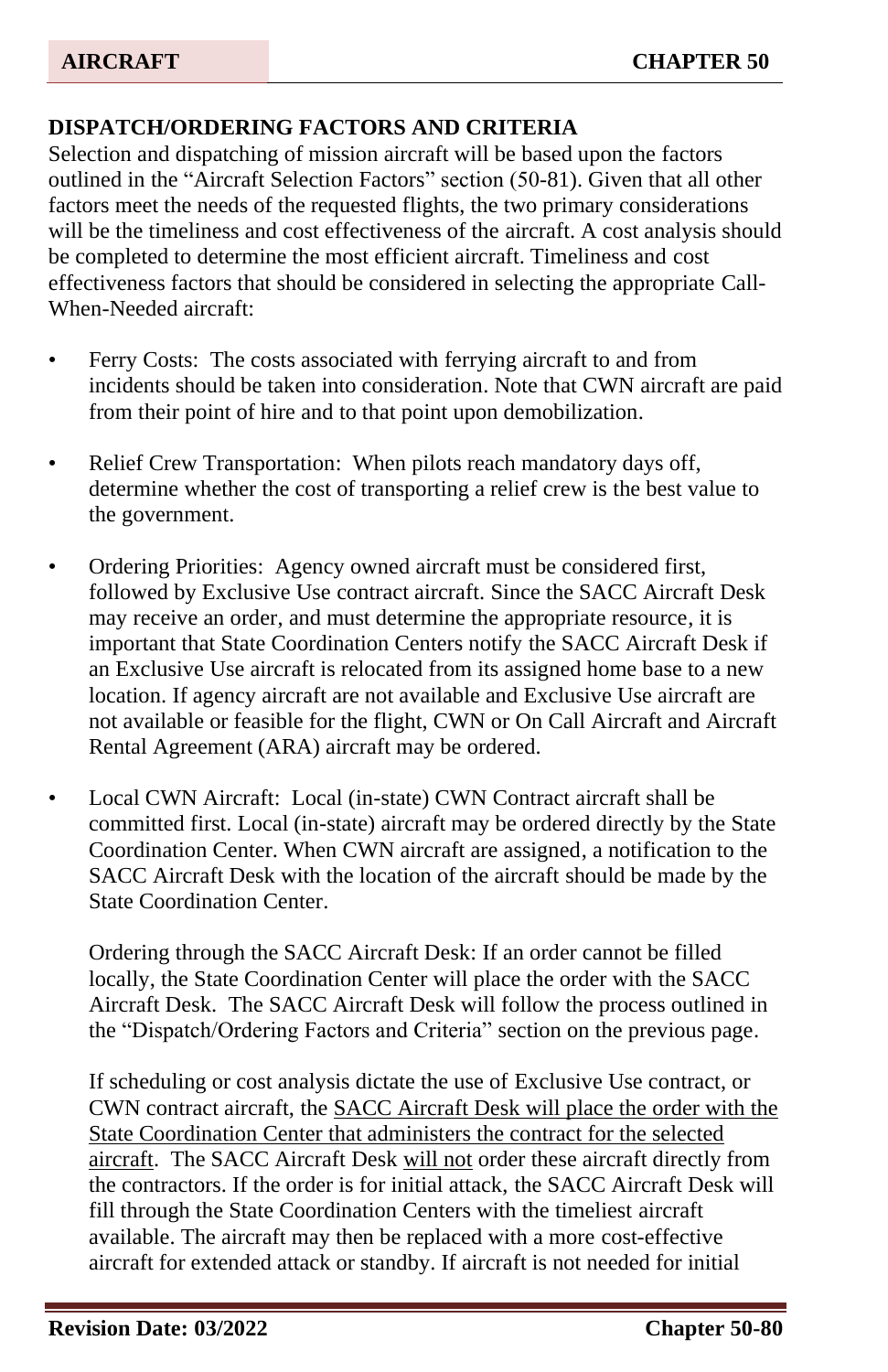attack, then the most cost-effective aircraft that meets the needs of the ordering unit will be ordered.

OAS On-Call Aircraft Contracts & Source List and Aircraft Rental Agreement (ARA) aircraft may also be considered, however, DOI agencies must use OAS aircraft if available. Costs for aircraft under DOI Office of Aviation Services (OAS) agreements are available from any OAS office or from the website source list at: [https://www.doi.gov/aviation.](https://www.doi.gov/aviation) If the flight is for the Forest Service, aircraft must meet the performance standards outlined in FSH 5709.16. If an OAS On-Call Aircraft Contracts & Source List or Aircraft Rental Agreement (ARA) aircraft is selected, the SACC Aircraft Desk will order that aircraft directly from the contractor.

Ordering Through NICC - Mission aircraft that cannot be filled in the Southern Area will be ordered through NICC.

#### **Air Attack Aircraft Assigned to Airtanker Bases**

If a CWN Air Attack aircraft is assigned to an airtanker base, the airtanker base's State Coordination Center may dispatch the air attack for initial attack. Before CWN air attack aircraft may be relocated, the SACC Aircraft Desk should be notified to determine whether a more timely and cost-effective aircraft is available.

#### **Information needed for Mission Flights:**

- o Name of the Incident or Project.
- o Name of the air or ground contact.
- o Air-to-Air and Air-to-Ground frequencies and tones.
- o Location and description of destination, LAT/LONG.
- o Initial contact for flight following (name, forest, district, radio frequencies and tones, etc.).
- o Hand-off contact for flight following (Name, Unit, District, radio frequencies and tones, etc.).
- o Are other aircraft in the area of operations and what type are they? (air attack, airtankers, helicopters, etc.)
- o Are there any known hazards: power lines, towers, flight restrictions, Military Training Routes (MTRs), Military Operating Areas (MOA), or weather factors?
- o Sunrise/Sunset times.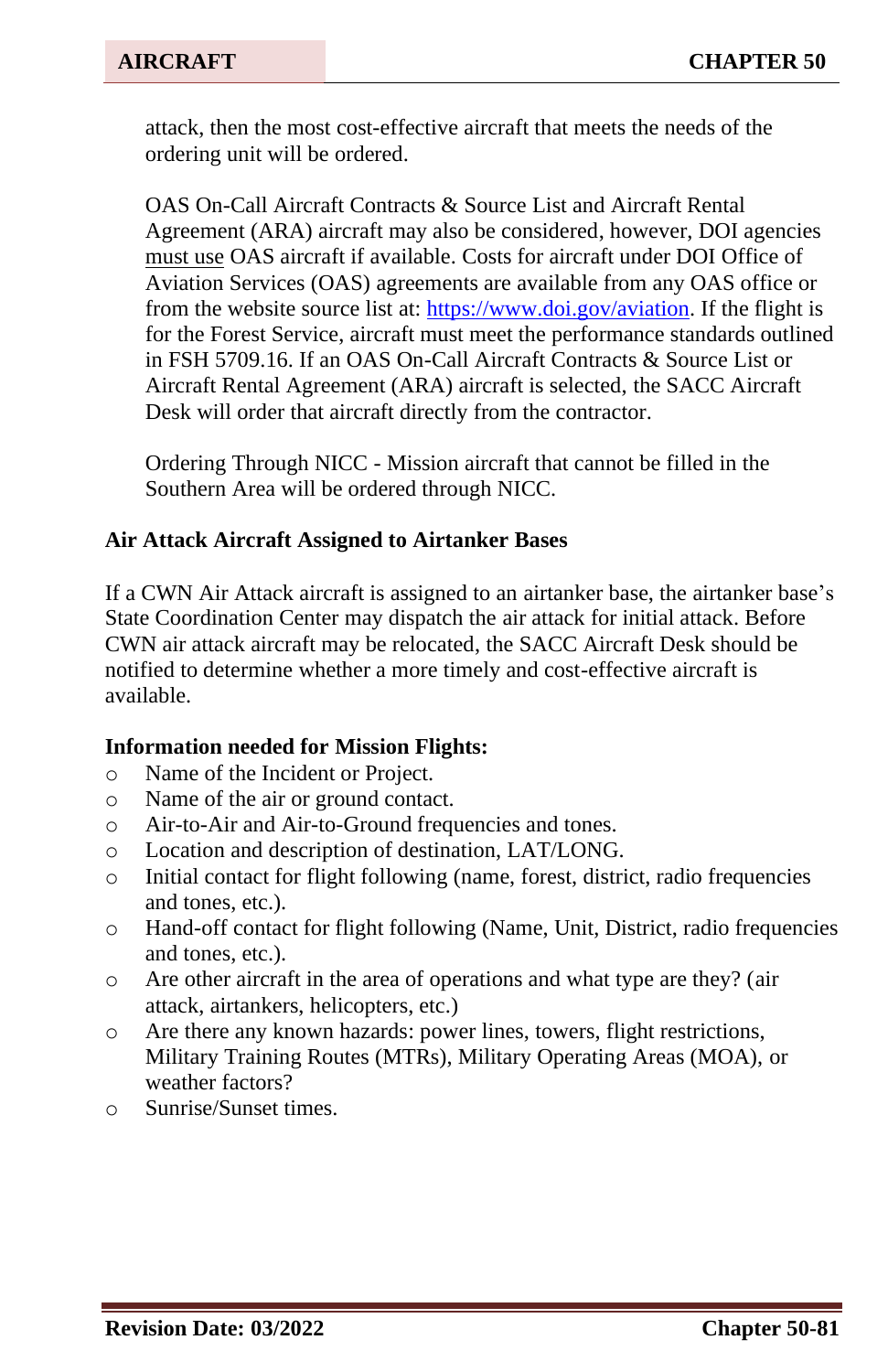## **AIRTANKERS**

Large airtankers are considered National Resources and must be ordered through the SACC Aircraft Desk to NICC. SACC will prioritize and allocate federal airtankers, positioning them in areas of current or predicted high wildfire danger or activity.

| $\cdots$                                            |                                                |                                       |  |  |  |
|-----------------------------------------------------|------------------------------------------------|---------------------------------------|--|--|--|
| <b>TYPE</b>                                         | <b>MINIMUM</b><br><b>CAPACITY</b><br>(GALLONS) | <b>EXAMPLES</b>                       |  |  |  |
| VLAT                                                | >8,000                                         | DC-10, B-747                          |  |  |  |
|                                                     | $3,000 - 5,000$                                | Bae-146, RJ85, MD-87,<br>C-130, B-737 |  |  |  |
| っ                                                   | $1,800 - 2,999$                                | Q-400, CV-580, P-3                    |  |  |  |
| 3                                                   | $800 - 1,799$                                  | S-2T, AT-802F                         |  |  |  |
|                                                     | Up to $799$                                    | Thrush                                |  |  |  |
| Note: Tanker Capacity standards may vary by agency. |                                                |                                       |  |  |  |

# **Airtanker Typing:**

➢ Early Activation: Refer to the National Interagency Mobilization Guide, Chapter 50.

#### **MODULAR AIRBORNE FIRE FIGHTING SYSTEMS (MAFFS)**

Refer to the National Interagency Mobilization Guide, Chapter 50, and refer to the current MAFFS Operating Plan for further information.

#### **MULTI-ENGINE WATER SCOOPERS**

Refer to the National Interagency Mobilization Guide, Chapter 50, and refer to Interagency Standards for Fire and Aviation Operations, Chapter 16 - Aviation Operations, for additional information.

#### **SINGLE ENGINE AIRTANKERS (SEATs)**

See the NWCG Standards for SEAT Operations for additional information.

SEATs are 500 - 800 gallon capacity single engine airtankers. They typically come with 1-4 support people, a support vehicle, and a trailer or truck mounted retardant mixing plant.

All Federal SEAT contracts are administered by the DOI Office of Aviation Services (OAS), Department of the Interior (DOI). Program management responsibility is vested with the DOI in accordance with the lead agency concepts. SEATs are not considered national resources.

SEATs will be ordered following the normal Southern Area Aircraft Ordering matrix. A SEAT manager must be ordered separately as an Overhead request. The SACC Aircraft desk will coordinate with the National SEAT Coordinator for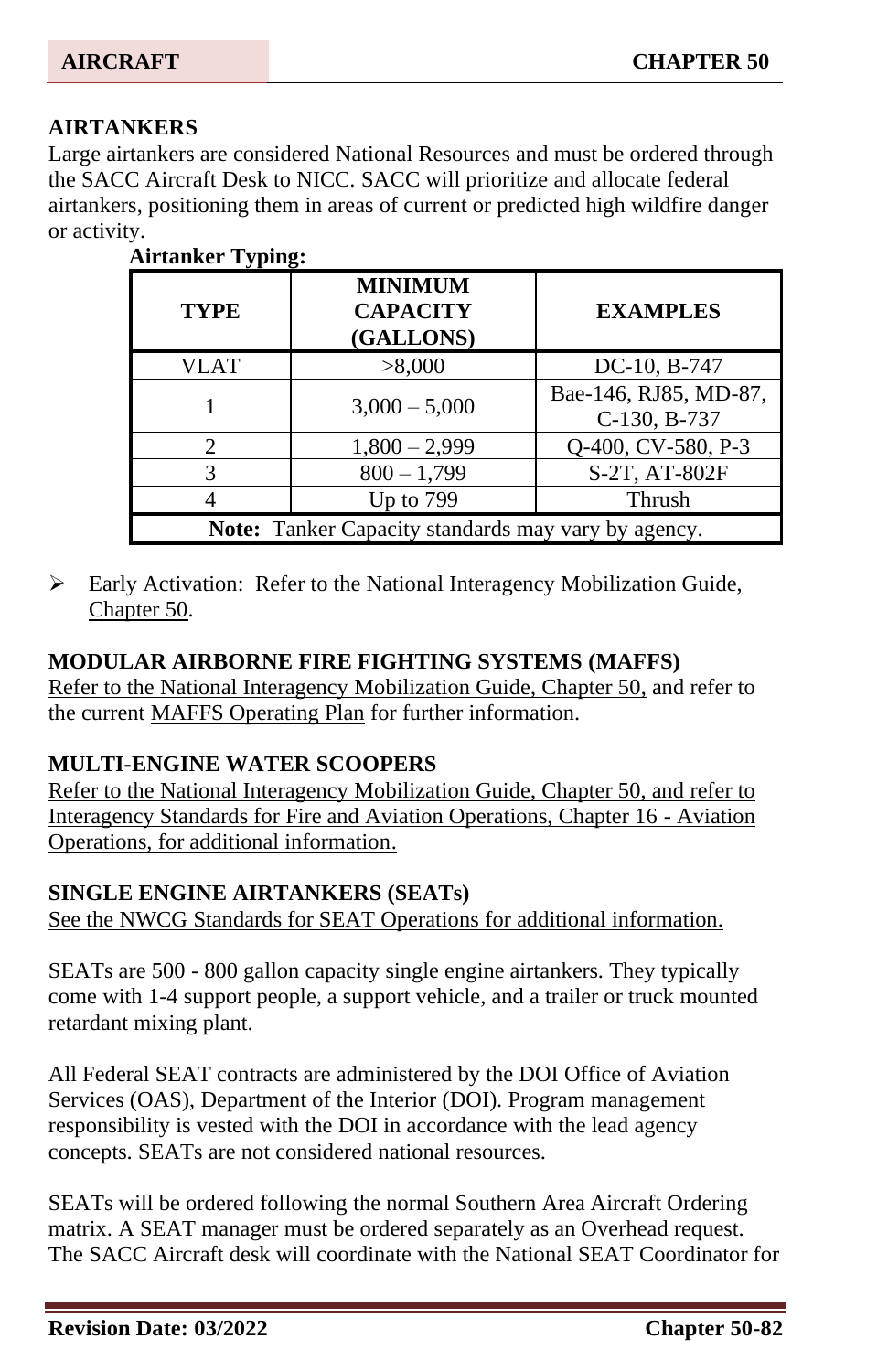best value SEATs for all pre-suppression (staging, preposition, severity) within the Southern Area.

There are multiple vendors with single engine airtankers available in the Southern Area. Please refer to the OAS On-Call Aircraft Contracts & Source List for specifics.

#### **LEADPLANES/ AERIAL SUPERVISION MODULES (ASM)**

Leadplanes and ASMs are considered National Resources. Orders for leadplanes from State Coordination Centers will be placed with SACC Aircraft Desk. Requests for leadplanes may be filled with an ASM.

The ASM is a fixed wing platform that utilizes two (2) crew members to perform the functions of traditional air attack and low-level lead operations. The ASM requires both crew members to be trained to work as a team, utilizing crew resource management (CRM) skills and techniques to enhance safety, efficiency, and effectiveness.

(Note: Unless there is a special exemption letter in place at the time, USFS Air Tactical Group Supervisors (ATGS) cannot be substituted in ASM. ATGS placed in ASM platforms must have obtained ASM qualified status (AITS).

#### **AIR TACTICAL AND RECONNAISSANCE AIRCRAFT**

Refer to National Interagency Mobilization Guide, Chapter 50.

There are numerous Southern Area CWN Aircraft presently carded for Air Attack Missions and Reconnaissance Missions. Contact the SACC Aircraft Desk to obtain recent updates and current vendor lists for the Southern Area. Lists are also available on the SACC webpage under Logistics/Dispatch, Aviation/Southern Area Resources. Contact the SACC Aircraft Desk for the username and password. DO NOT GIVE THE LOGIN INFORMATION TO NON-AGENCY PERSONNEL.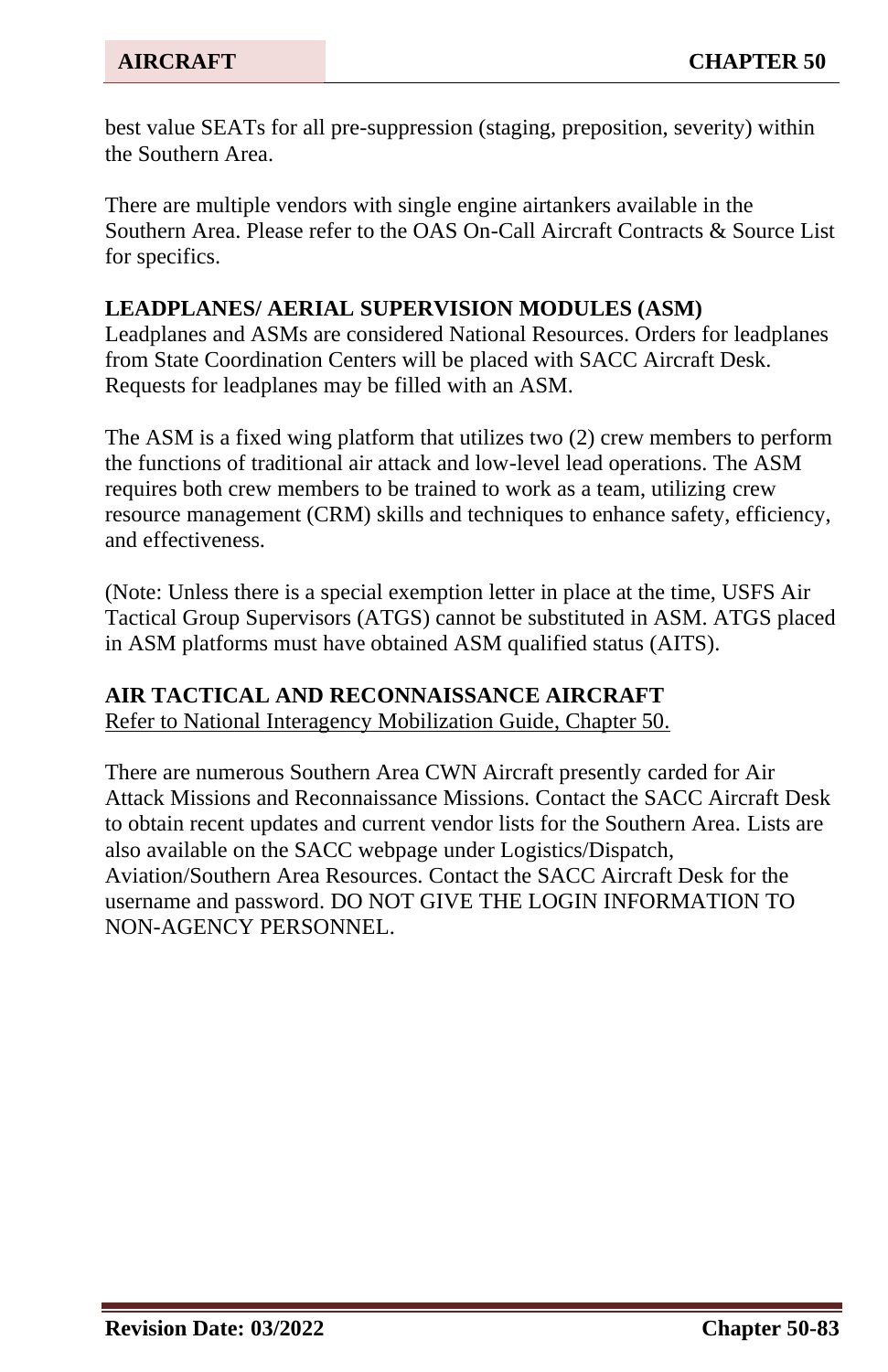#### **HELICOPTERS Helicopter Typing:**

| <b>Components</b>                                 | Type 1                                                  | Type 2                         | Type 3                       |  |
|---------------------------------------------------|---------------------------------------------------------|--------------------------------|------------------------------|--|
| Allowable payload at<br>$59^\circ$ F at sea level | 5,000                                                   | 2,500                          | 1,200                        |  |
| Passenger seats                                   | 15 or more                                              | $9 - 14$                       | $4 - 8$                      |  |
| Retardant or water-<br>carrying capability (gal)  | 700                                                     | 300                            | 100                          |  |
| Maximum gross takeoff<br>and landing weight (lb)  | $12,501+$                                               | $6,000 - 12,500$               | Up to $6,000$                |  |
| Examples                                          | CH-54, CH-47                                            | Bell 204,<br>$205A++$<br>212HP | <b>Bell 407</b><br>A-Star B3 |  |
| Helitanker                                        | • Fixed Tank<br>$\bullet$ 1,100 minimum gallon capacity |                                |                              |  |

#### **Helicopter Categories:**

- O Standard Category (FAA designation) Authorized for passenger hauling as well as internal and external loads.
- o Restricted Category (FAA designation) Lift only, no passenger carrying, the seats are removed, and the aircraft is placarded. Many Type 1 helicopters are in this category.
- o Standard Category, Limited Use (Agency designation) Generally a temporary designation that restricts the use of the helicopter to external loads, no passenger carrying, but the seats are not removed. Designated crew members essential to the mission are authorized passengers.

Standard category Type 2 helicopters may be placed in the Limited use category. The Regional Aviation Officer must write a letter each time a Type 2 helicopter is placed in or out of the limited use category. A copy of the letter must be sent to the requesting unit and a copy must be placed on board the aircraft. The SACC Aircraft Desk will manage this process.

Standard category Type 3 helicopters may be placed in the Limited use category. For Forest Service units in the Southern Area a blanket letter issued by the Regional Aviation Officer is presently on file, allowing individual forests to manage their Type 3 helicopters in a Limited use capacity when necessary provided certain guidelines have been followed.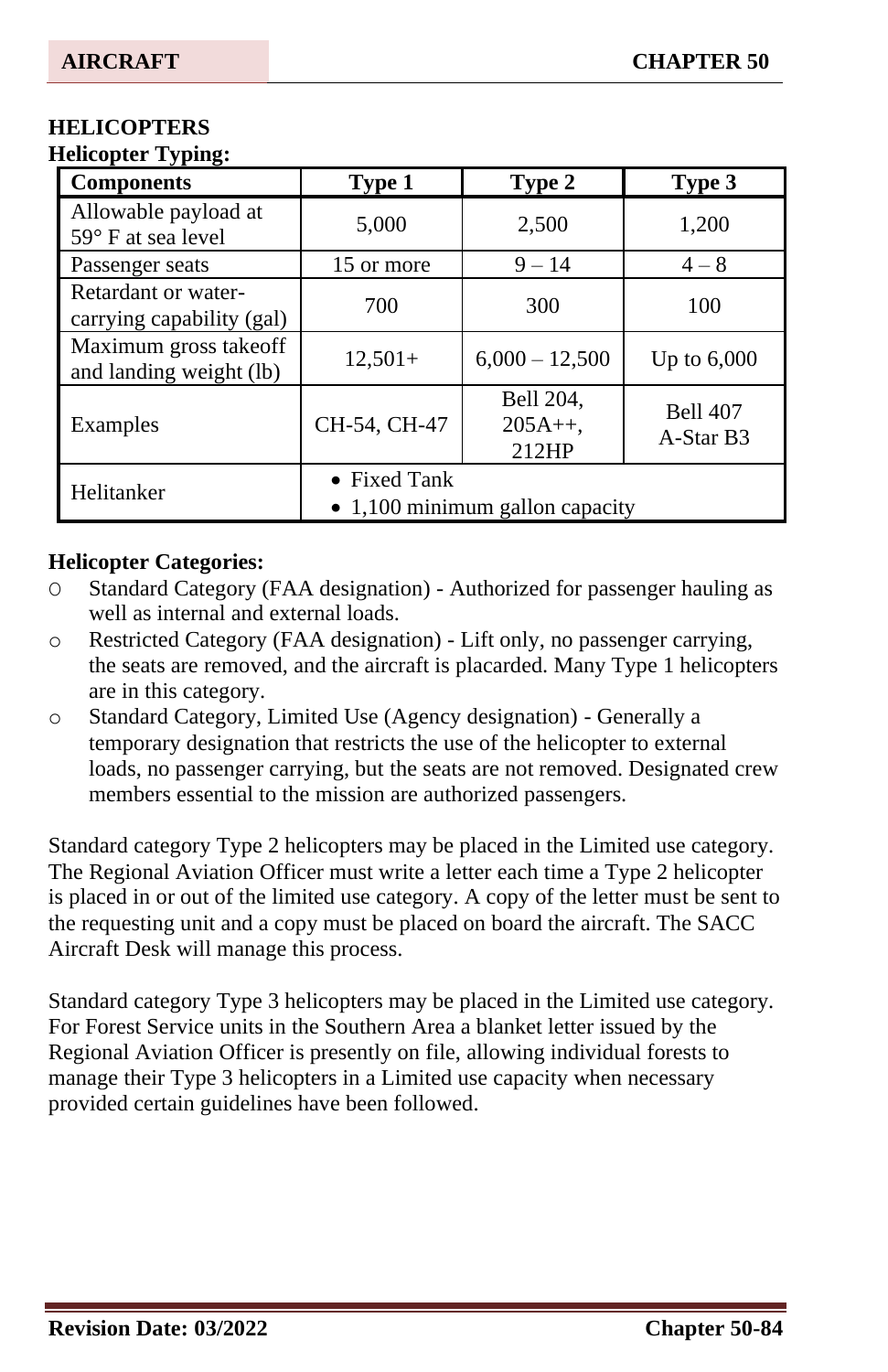## **HELICOPTER MODULES**

All helicopters ordered for suppression purposes will be sent with a complete helicopter module based upon the type and category of the helicopter. The manager will meet the CWN helicopter at a location other than the incident so that an acceptance inspection can be completed on the aircraft and pilot prior to the actual performance of any aviation operations. Note that the DOI Fish and Wildlife Service and National Park Service do not require full modules for noninteragency incidents.

| <b>TYPE/ CATEGORY</b>                   | <b>STAFFING</b>                |
|-----------------------------------------|--------------------------------|
| Type 1 helicopter, standard             | Manager and four crew persons  |
| Type 1 helicopter, restricted           | Manager only                   |
| Type 2 helicopter, standard             | Manager and three crew persons |
| Type 2 helicopter, restricted           | Manager only                   |
| Type 2 helicopter, standard category in | Manager only                   |
| limited use status                      |                                |
| Type 3 helicopter, standard category    | Manager and two crew persons   |
| Type 3 helicopter, standard category in | Manager only                   |
| limited use status                      |                                |

➢ Helicopter Modules: When exclusive use contract helicopters are dispatched to other units, the assigned manager and module will accompany the ship. When "Call When Needed" (CWN) helicopters are ordered, a qualified module, if in standard category, will also be ordered to manage the ship, unless the ordering unit can provide a module. Names of personnel must be furnished.

#### **CALL WHEN NEEDED (CWN) CONTRACT HELICOPTERS**

- ➢ **Type 1 and Type 2 CWN Contract Helicopters:** Refer to the National Interagency Mobilization Guide, Chapter 50.
- ➢ **National Resources:** Type 1 and 2 helicopters are considered National Resources and must be ordered through SACC Aircraft Desk to NICC.
- ➢ **Manager's Name:** NICC will require a manager's name before filling orders for Type 1 and Type 2 helicopters. SACC will require a manager's name before filling orders for Type 3 helicopters.
- ➢ **Resource Order Numbers:** CWN helicopters are ordered with "A" numbers but Modules for CWN helicopters are ordered with "O" numbers.
- ➢ **Type 3 CWN Contract Helicopters:** Type 3 helicopters are considered Geographic Area resources. Refer to "Mission Flights" for information related to dispatching Type 3 helicopters.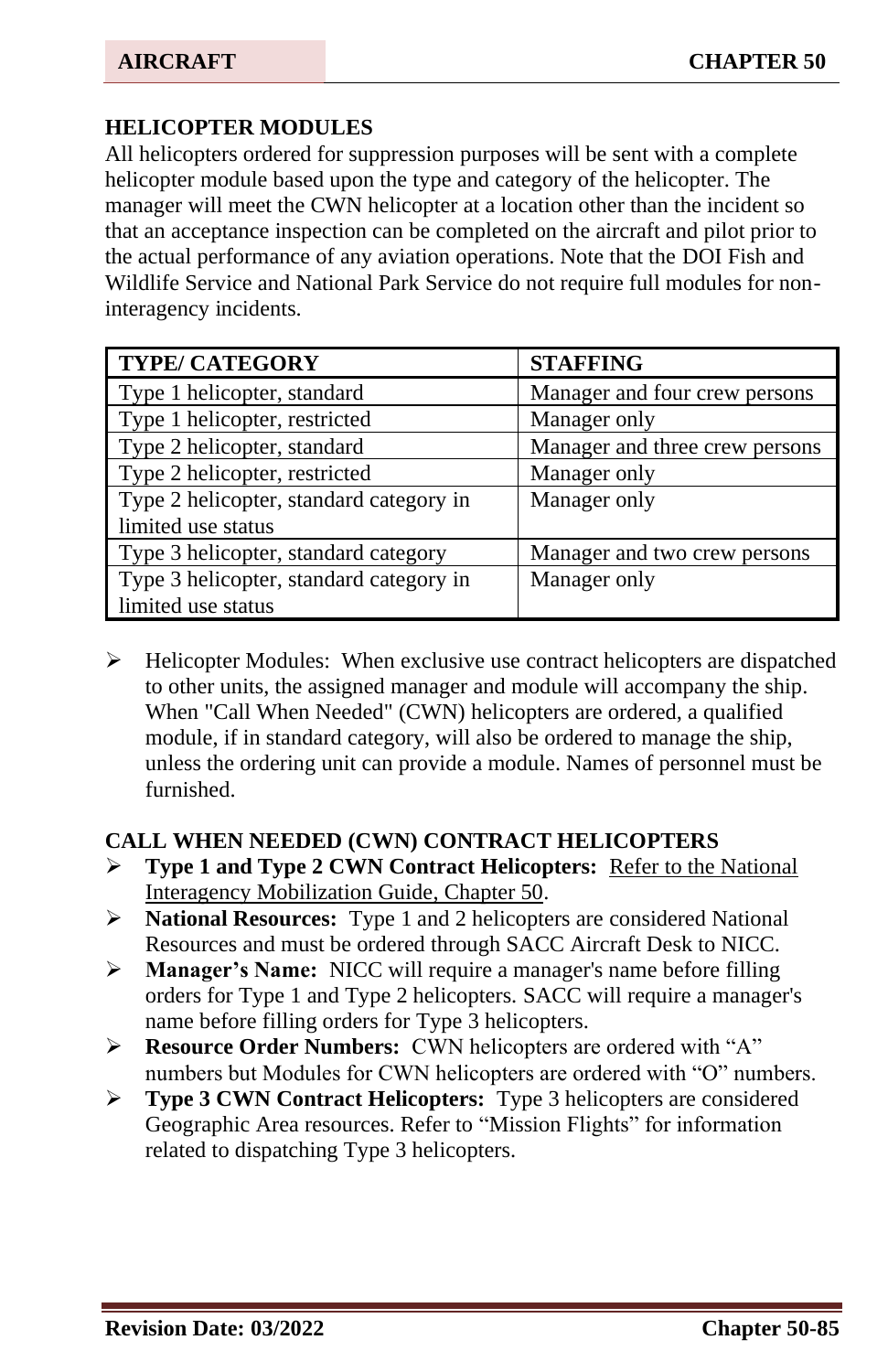# **EXCLUSIVE USE CONTRACT HELICOPTERS**

Exclusive Use helicopters are under formal contract, for specified periods, to various units and agencies nationally, regionally, or locally. In the Southern Area, State Coordination Centers are responsible either directly or indirectly through Contracting Officer Representatives (CORs) for management and dispatch of the Type 3 helicopters. See "Mission Flights" for information related to dispatching Type 3 helicopters. The relevant State Coordination Center must notify SACC Aircraft Desk of the new location if an Exclusive Use helicopter in their dispatch area is relocated.

The modules for Exclusive Use Contract helicopters are dispatched with the contract helicopters. Exclusive Use helicopters with modules are ordered with a single "A" number. The crew members are subordinate "A" numbers to the parent request.

| <b>State</b> | <b>Base</b>     |             | Contract        |  |
|--------------|-----------------|-------------|-----------------|--|
|              | Name            | Agency      | Dates           |  |
| AL           | Anniston        | <b>USFS</b> | $1/20 - 3/30$   |  |
| AR           | Mt. Ida         | <b>USFS</b> | $2/22 - 4/27$   |  |
| AR           | Mena            | <b>USFS</b> | $2/16 - 4/20$   |  |
| AR           | Clarksville     | <b>USFS</b> | $2/04 - 4/29$   |  |
| FL           | Ocala           | <b>USFS</b> | 10/1-12/21 &    |  |
|              |                 |             | $1/03 - 9/30$   |  |
|              |                 |             | $7/1 - 12/4$ &  |  |
| FL           | Tallahassee     | <b>USFS</b> | $1/11 - 6/18$   |  |
| FL           | Tallahassee     | <b>USFS</b> | $1/08 - 12/11$  |  |
| GA           |                 | <b>USFS</b> | $1/19 - 5/18$ & |  |
|              | Glassy Mtn.     |             | $11/01 - 11/30$ |  |
| <b>KY</b>    | <b>Big Swag</b> | <b>USFS</b> | $2/24 - 4/24$   |  |
| LA           | Alexandria      | <b>USFS</b> | $1/09 - 5/31$   |  |
| LA           | Alexandria      | <b>USES</b> | $1/04 - 2/26$   |  |
| <b>MS</b>    | Forest 1        | <b>USES</b> | $1/18 - 5/27$   |  |
| MS           | Forest 2        | <b>USFS</b> | $1/29 - 4/28$   |  |
| <b>MS</b>    | Wiggins         | <b>USES</b> | $1/25 - 4/25$   |  |
| NC           | New Bern        | <b>USFS</b> | $1/26 - 4/25$   |  |
| <b>SC</b>    | Seed Orchard    | <b>USFS</b> | $2/01 - 5/30$   |  |
| <b>SC</b>    | Greenwood       | <b>USES</b> | $3/01 - 4/26$   |  |
| <b>SC</b>    | Savannah River  | <b>USFS</b> | $2/03 - 4/03$   |  |
|              |                 |             | $2/15 - 4/29$ & |  |
| <b>TN</b>    | Copperhill      | <b>USFS</b> | $11/1 - 11/30$  |  |
| <b>TX</b>    | Huntsville      | <b>USFS</b> | $1/23 - 5/02$   |  |
| <b>TX</b>    | Lufkin          | <b>USFS</b> | $2/01 - 5/31$   |  |
| VA           | Blacksburg      | <b>USES</b> | $3/05 - 5/03$   |  |

#### **SOUTHERN AREA EXCLUSIVE USE HELICOPTERS**

**Revision Date: 03/2022 Chapter 50-86**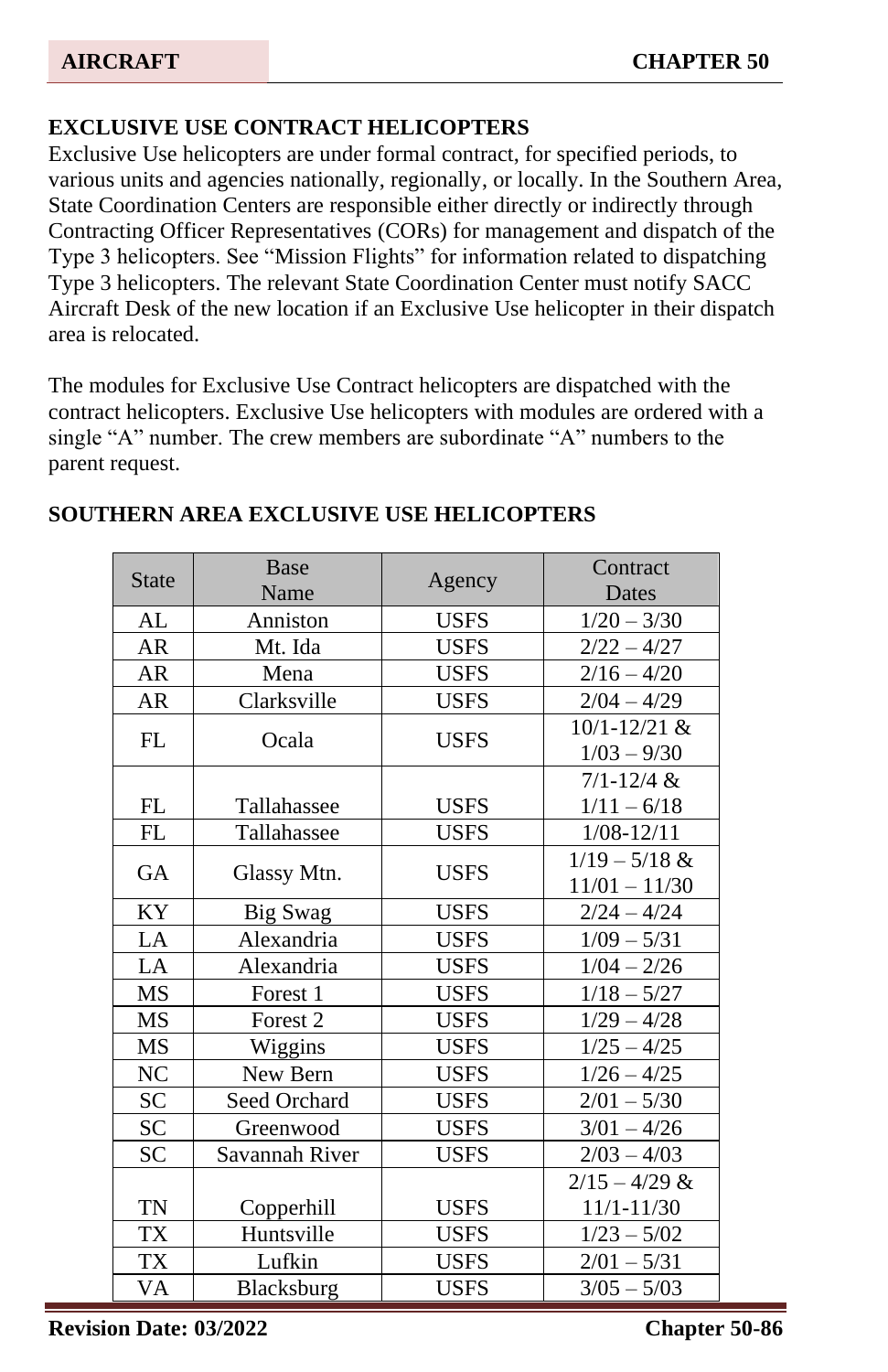| <b>State</b>     | Base<br>Name                | Agency     | Contract<br>Dates               |
|------------------|-----------------------------|------------|---------------------------------|
| FL,<br><b>SC</b> | Titusville, FL<br>McBee, SC | <b>FWS</b> | $1/10 - 3/31$ &<br>$4/1 - 5/31$ |
| FL               | Homestead, FL               | NPS        | $2/1 - 4/31$                    |

#### **Helicopter Support Equipment**

If not provided locally, helicopter support kits, rescue kits, and extraction kits etc. must be ordered.

#### **SHORT-HAUL CAPABLE HELICOPTERS**

Currently, there are no short-haul capable helicopters in the Southern Area. However, one may be pre-positioned in the Southern Area during increased incident activity. Short-haul capable aircraft will still be considered primarily a firefighting resource; they will continue to perform typical fire missions such as water drops, cargo and personnel transport while being available for short-haul missions, if needed.

Emergency medical short-haul will be just one of a number of options for getting medical care to a person in need, or for extracting injured or ill personnel. All options must be considered and included in pre-incident emergency medical planning.

Short-haul proficiency operations will be allowed on all incidents, in accordance with the requirements in the Forest Service Emergency Medical Short-Haul Operations Plan and the Department of Interior Helicopter Shourt-Haul Handbook.

For additional information and current locations of short-haul helicopters, visit the Emergency Medical Evacuation page at <https://gacc.nifc.gov/sacc/emergencymedical.php>

For additional sources, visit the Interagency Emergency Helicopter Extraction Source List (PMS 512): <https://www.nwcg.gov/committee/hshu-ehe>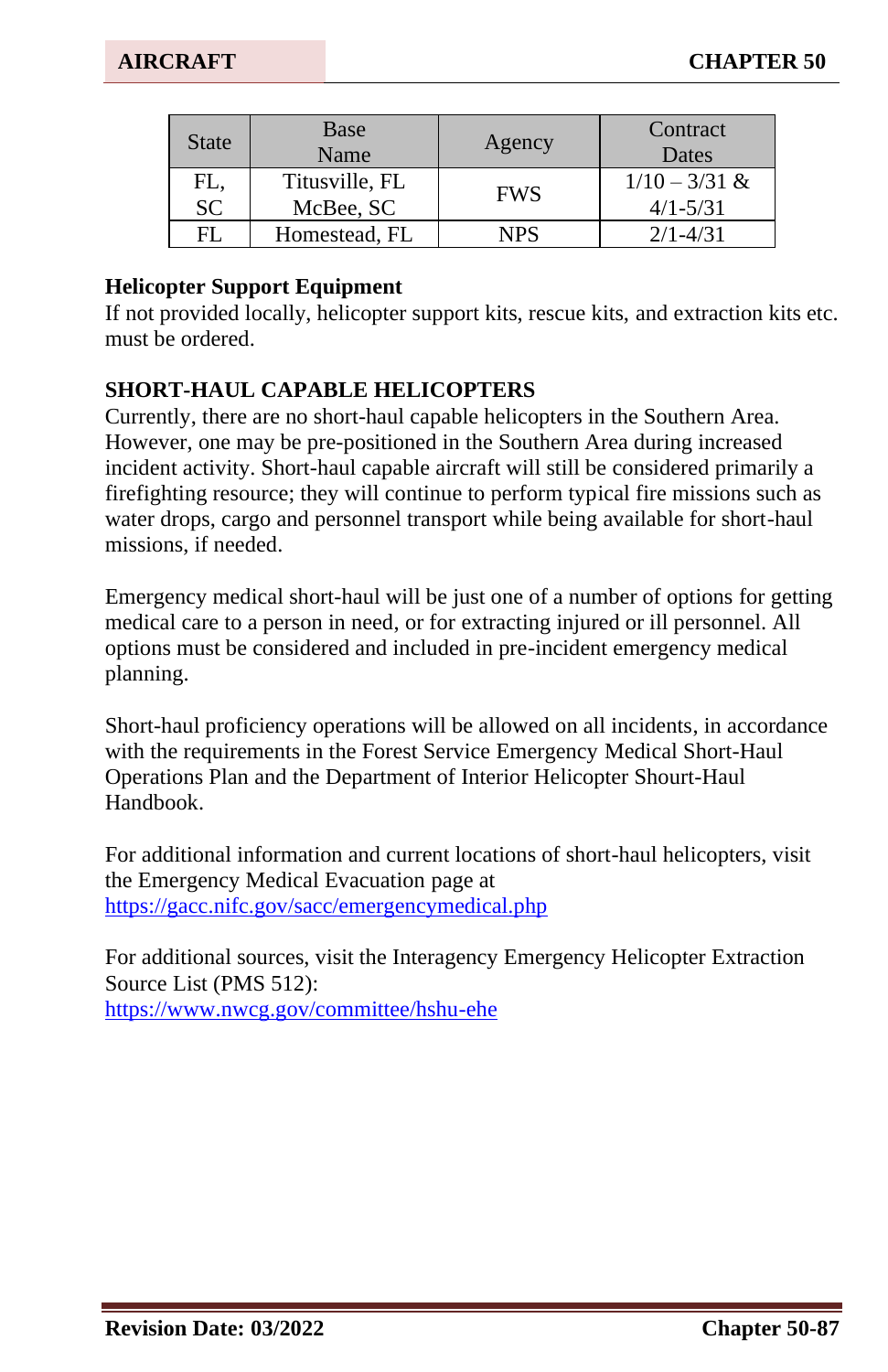## **LARGE TRANSPORT AIRCRAFT**

Large charter aircraft for inter-area movement of crews are generally provided by NICC.

If a large transport aircraft is needed, a resource order should be placed from the incident through established dispatch channels.

When large transport aircraft are needed for mobilization, the SACC Aircraft Desk will work with the NICC Aircraft Desk to coordinate the missions.

When using large transport aircraft, the following characteristics of destination airports must be considered:

- ➢ Runway length must be adequate for large, dual wheeled aircraft.
- ➢ Runway elevation: high temperatures and elevations negatively affect aircraft capabilities.
- ➢ Load bearing weight: both runway and ramp must be adequate to handle aircraft weight.
- ➢ Ground handling facilities must be available for large aircraft, including auxiliary power, hot air starts, external stairs, and sanitation services.
- ➢ Fueling facilities must provide an adequate supply of appropriate fuel.

Time frames are critical with large transport aircraft. For this reason, it is important that personnel and cargo be weighed, manifested, and ready to load as soon as an aircraft arrives. All power tools, including pumps and chainsaws, must be free of fuel and purged before being loaded onto aircraft.

Currently there are no Large Transport Fixed Wing Aircraft in the Southern Area.

#### **AIRBORNE THERMAL INFRARED (IR) FIRE MAPPING**

Refer to the National Interagency Mobilization Guide, Chapter 50.

These aircraft are considered National resources and depending on national priorities, may not be available to fill requests.

All requests for infrared flights will be placed through the SACC Aircraft Desk to NICC no later than 1530 MT daily. All requests for infrared services will be on an IROC aircraft request. Infrared Scanner Request Forms for infrared flights will be created at the National Infrared Operations (NIROPS) website at: [https://fsapps.nwcg.gov/nirops/.](https://fsapps.nwcg.gov/nirops/) User accounts can be requested by contacting NIROPS directly. If the website is unavailable, a faxed or email Infrared Aircraft Scanner Request Form will be submitted for each request. A new Infrared Aircraft Scanner Request is also required for each flight even though information on this form may not change from day to day, except possibly the latitude/longitude. NICC must be provided with IR parameters, frequencies, hazards etc. A qualified Infrared Interpreter (IRIN) must be confirmed or in place at the time of the infrared flight.

**Revision Date: 03/2022 Chapter 50-88**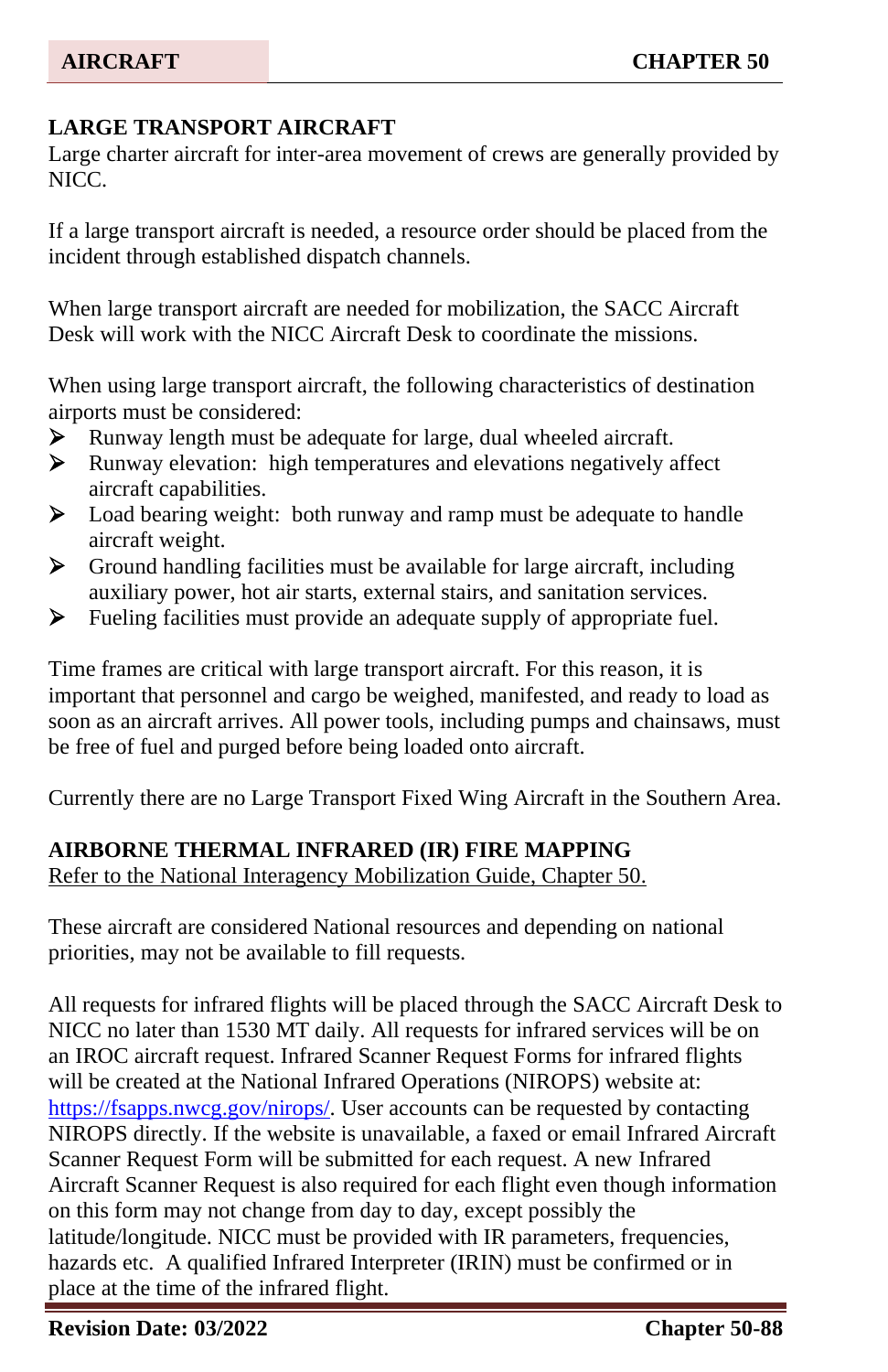#### **UNMANNED AIRCRAFT SYSTEM (UAS)**

#### **UAS Typing**

| <b>Type</b>    | Configuration           | <b>Endurance</b>                       | Data<br><b>Collection</b><br><b>Altitude</b><br>(agl)  | <b>Max</b><br>Range<br>(m <sub>i</sub> ) | <b>Typical</b><br>Sensors*                                          |
|----------------|-------------------------|----------------------------------------|--------------------------------------------------------|------------------------------------------|---------------------------------------------------------------------|
| $\mathbf{1}$   | Fixed-Wing<br>Rotocraft | $6-14$ hrs.<br>N/A                     | 3,500-8,000<br>N/A                                     | 50<br>N/A                                | EO/Mid<br>Wave IR<br>High<br>Quality<br><b>IR</b>                   |
| $\overline{2}$ | Fixed-Wing<br>Rotocraft | $6-14$ hrs.<br>N/A                     | 3,500-8,000<br>N/A                                     | 25<br>N/A                                | EO/Long<br>Wave IR<br>Moderate<br>Quality<br><b>IR</b>              |
| 3              | Fixed-Wing<br>Rotocraft | 20-60 min.<br>20-60 min.               | 2,500 and<br><b>Below</b><br>2,000 and<br><b>Below</b> | 5<br>5                                   | $E$ O/IR<br>Video<br>and Stills<br>Moderate<br>Quality<br><b>IR</b> |
| 4              | Fixed-Wing<br>Rotocraft | Up to $30$<br>min.<br>Up to 20<br>min. | 1,200 and<br><b>Below</b><br>1,200 and<br><b>Below</b> | $\leq$ 2<br>$\leq$ 2                     | $E$ O/IR<br>Video<br>and Stills<br>Moderate<br>Quality<br>IR.       |

\*Sensor payloads are variable but typically include daylight (electro-optical), infrared (IR), thermal, or mapping cameras. Type 1 and 2 UAS carry multiple camera types in a gimbaled configuration.

**Note:** Certain aircraft are specialized and will not fit this classification.

Refer to Interagency Standards for Fire and Aviation Operations, Chapter 16 - Aviation Operations, or NWCG Standards for Fire Unmanned Aircraft Systems Operations PMS 515, or the Interagency Fire UAS Operations Website.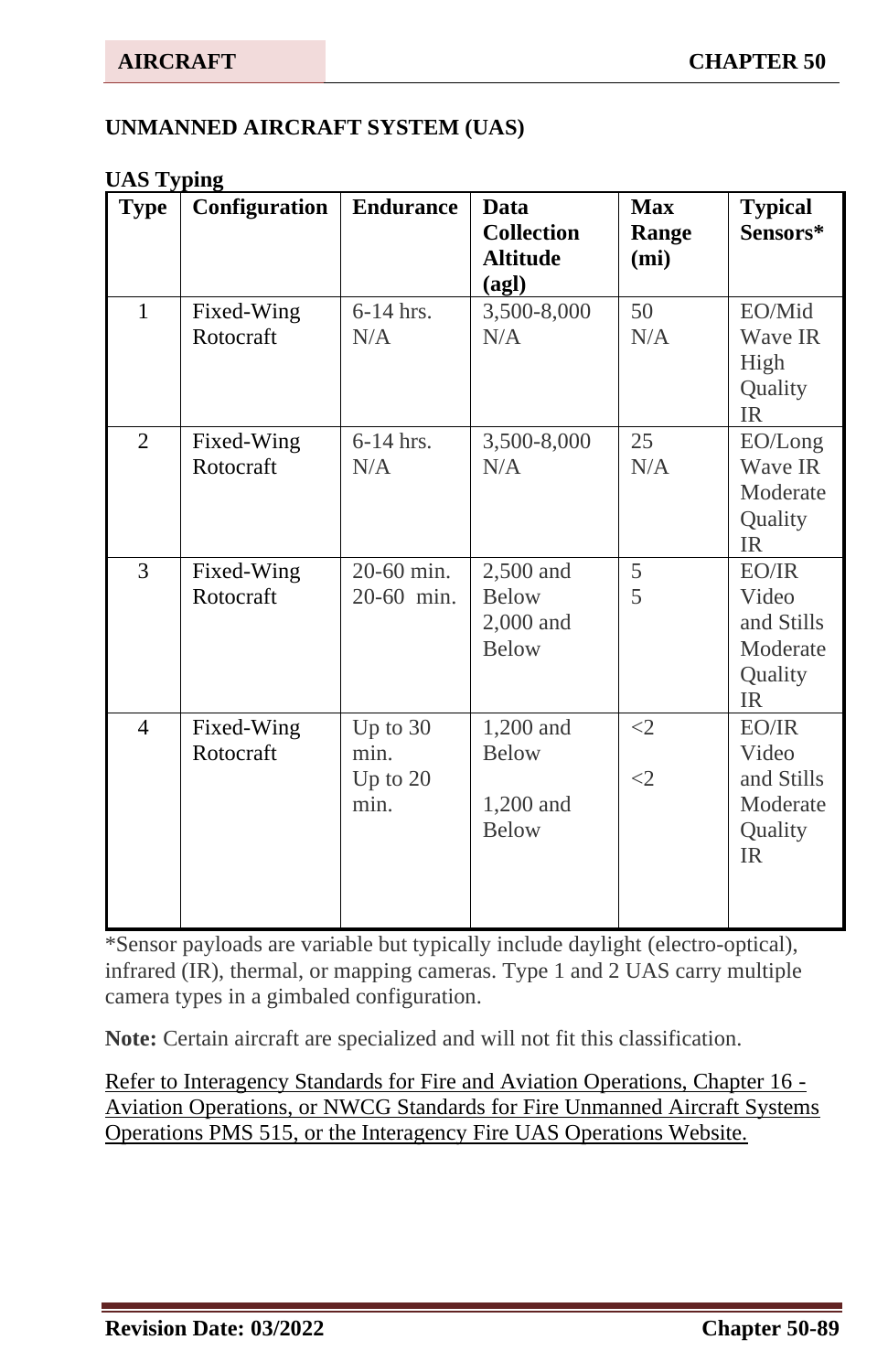## **Interagency Fire UAS Ordering**

#### Best Practices for Ordering

There is an on-call UAS Coordinator available to answer questions regarding UAS capabilities and to help determine the type of UAS (1-4) and overhead (UASP, UASD, UASM, or UASL) to order.

The UAS Coordinator can be reached @ 208-387-5335. The purpose of this position is to provide information to decision makers/ordering units, **not to prioritize or assign UAS or personnel.** Prioritization of UAS resources is beyond the scope of this position and should be performed in accordance with established local, GACC, and national procedures.

The proper method for UAS ordering varies based on the mission and type of UAS needed. Reference the ordering procedures on the Interagency Unmanned Aircraft System (UAS) Program webpage a[t https://uas.nifc.gov/uas-ordering](https://uas.nifc.gov/uas-ordering) for the most current information.

#### **Keep in mind:**

UAS personnel are in high demand. Please order trainees when approved/possible. Cooperators wishing to fly UAS on federally managed incidents must have a Cooperator letter issued by DOI or USFS.

#### **TEMPORARY FLIGHT RESTRICTIONS**

Reference the "NWCG Standards for Airspace Coordination" (Chapter 6 Temporary Flight Restrictions (TFRs), FDC NOTAMs and Advisory NOTAM (D)) for pertinent information.

In the Southern Area, requests for Temporary Flight Restrictions (TFRs) are requested by the State Coordination Centers through the SACC Aircraft Desk. The SACC Aircraft Desk will submit TFR requests directly through the appropriate FAA Air Route Traffic Control Centers (ARTCC). State Coordination Centers will provide the SACC Aircraft Desk a IROC Aircraft Request for a TFR and a TFR Request Form.

TFRs in the USA may be found at:<http://tfr.faa.gov/tfr2/list.html>*.* When there are active incidents within the Southern Area, request the information on existing TFRs from the relevant State Coordination Center. The aircraft desk should be made aware of existing TFRs since SACC Aircraft Desk frequently receives inquiries regarding existing TFRs. TFRs are not considered to be in effect until the FAA has issued a Notice to Airmen (NOTAM) regarding the specific TFR.

Typical TFRs are requested in a five (5) mile radius of a given point and 3,000 feet above highest point (MSL) to allow extra air space for maneuvering Large and Very Large Airtankers that are all jets. However, TFRs should be requested based on the needs of the incident and can be increased in size as fires grow or reduced in size as aviation resources are demobilized, and the ceiling can be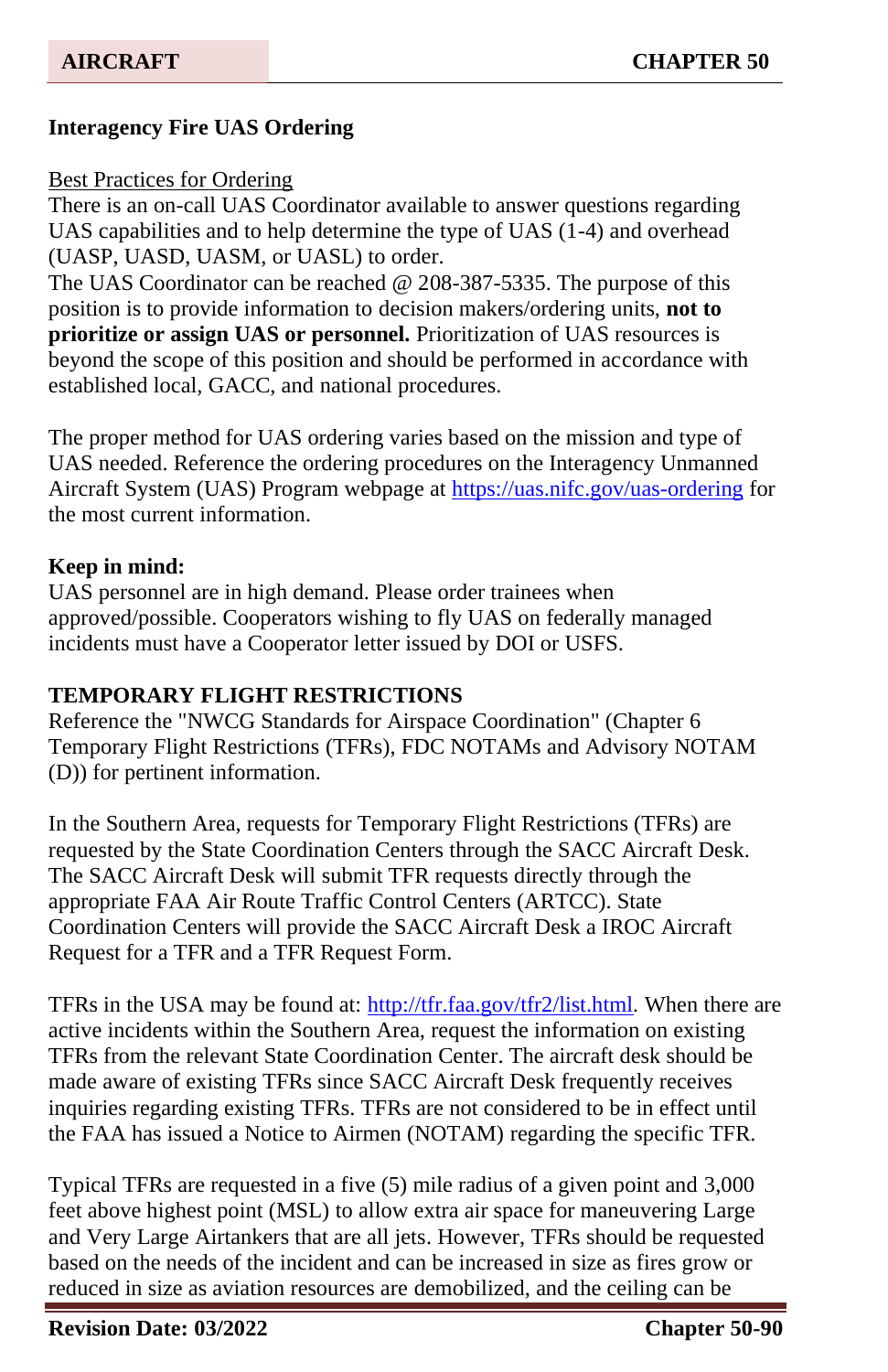lower than 3,000 feet above the highest point (MSL) if no LATs or VLATs are being ordered or utilized. Remember, we are 'borrowing' the airspace. TFRs may be requested in any configuration desired depending on the situation, topography, amount of air traffic, etc.

Reference 91.137; placing a TFR over an incident area does not automatically eliminate non-tactical aircraft from the area. Note the exceptions for law enforcement and news media in the FAR.

It is highly recommended that an Airspace Coordinator be ordered in those cases where airspace is complex or numerous aircraft are deployed. If an Airspace Coordinator is needed, contact the SACC Aircraft Desk.

#### **NOTICES TO AIR MISSIONS DISTANT (NOTAM (D))**

Reference the "NWCG Standards for Airspace Coordination" (CHAPTER 6 Temporary Flight Restrictions (TFRs), FDC NOTAMs and Advisory NOTAM (D)) for pertinent information.

In some cases, a NOTAM (D) may be appropriate to notify non-participating general aviation, commercial, or military aircraft of an agency aviation project or activity such as an aerial ignition on a prescribed fire, blasting, for helibases located outside a TFR, or for operations at an agency owned airstrip that do not require closure.

In the Southern Area, requests for NOTAM (D)s are requested by the State Coordination Centers. The State Coordination Centers may request the assistance from the SACC Aircraft Desk, and by filling out and submitting the SACC NOTAM (D) Request Form. The SACC Aircraft Desk will work directly with the appropriate FAA Flight Service Station (FSS).

NOTAM (D)s in the USA may be found at: <https://pilotweb.nas.faa.gov/PilotWeb/>*.*

## **MILITARY TRAINING ROUTES AND SPECIAL-USE AIRSPACE**

Military Training Routes and Special Use Airspace presenting conflicts with incident related aviation activities will be identified by local units. The source for this information is AP-1B, Flight Information Publication, "Military Training Routes" and the AP/1A FLIP, "Special Use Airspace." It is recommended that State Coordination Centers keep a copy of the most current edition of these documents. Special Use Airspace information should be organized for easy and rapid utilization, i.e., displayed on dispatch maps, with conversions available from legal descriptions to latitude/longitude prepared.

Further direction may be obtained in the Interagency Airspace Coordination Guide.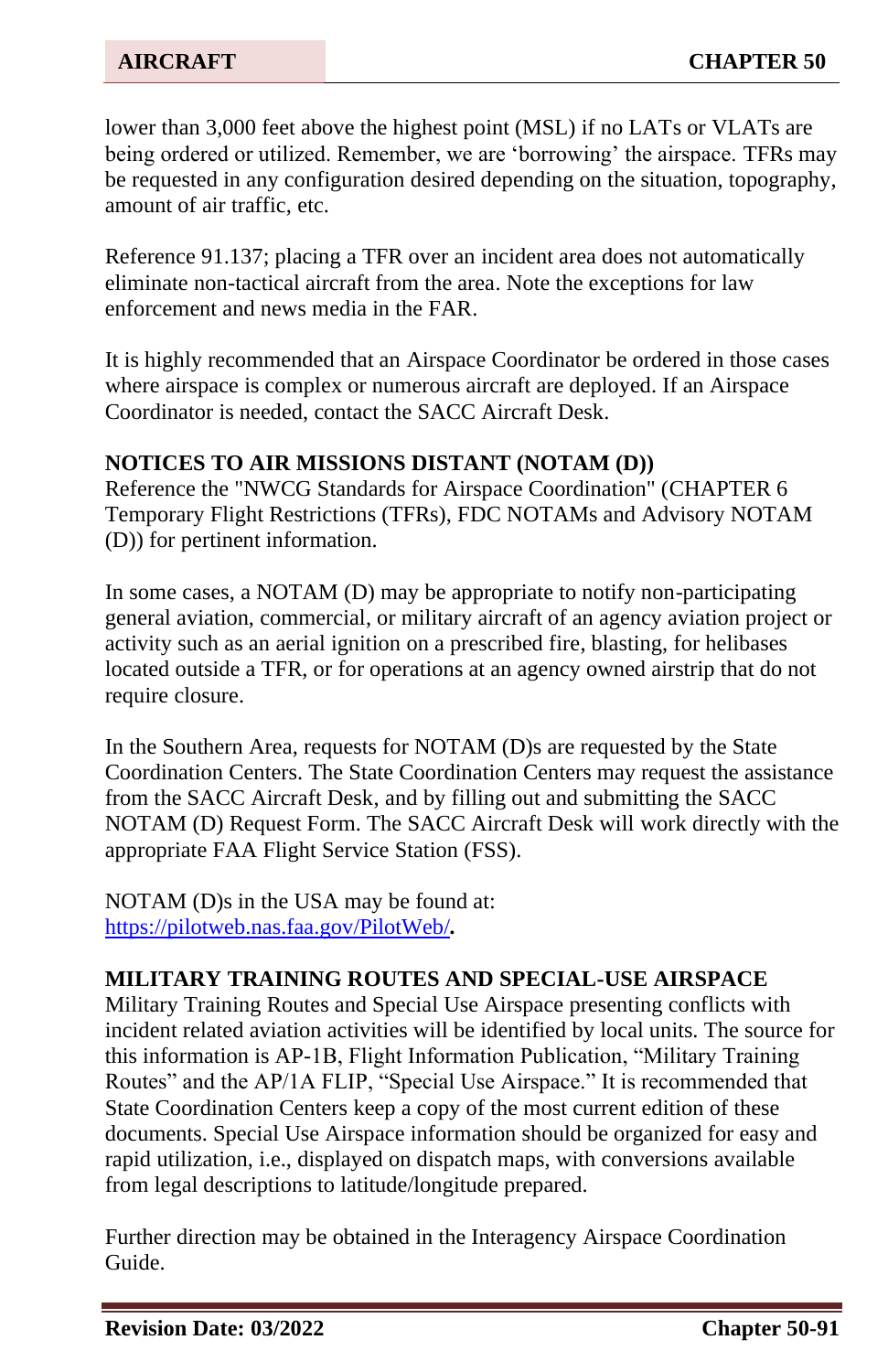Flight restrictions involving Military Training Routes (MTRs) require additional notification of that closure to the controlling military base. MTRs & SUAs require deconfliction prior to requesting a TFR.

# **AIRSPACE CONFLICTS**

All airspace conflicts, including accidents (mid-air collision), incidents (near mid-air collision), hazards (intrusions into airspace restricted under Title 14 CRF part 91.137 Temporary Flight Restrictions), and other occurrences involving airspace shall be reported immediately by the individual involved with or observing the conflict to the local unit dispatch office or aviation manager.

The local dispatch office or aviation manager shall, upon notification of a conflict, report the occurrence and furnish the documentation to the appropriate aviation officer at the state, regional, or area level. A courtesy call shall also be made to the SACC Aircraft Desk and a SAFECOM should be initiated for record.

## **Local Hazard Maps**

A Local Hazard Map, religiously updated as changes occur or updated annually at a minimum, will increase the pilot's awareness of existing "wire" or "obstacle" hazards, which may be encountered during operations at low altitudes.

## **NEWS MEDIA AIRCRAFT**

News media aircraft are only permitted into the incident restricted airspace with the permission and control of the incident management team. Media aircraft must have incident radio frequency capabilities and must receive a complete briefing prior to entering the restricted area. It is recommended that when extensive fire activity is occurring, news media be provided with information regarding TFRs and the appropriate frequency to contact either the aircraft or the dispatch office managing air traffic over the incident (See FAR 91.137).

## **LAW ENFORCEMENT AIRCRAFT**

Law Enforcement aircraft will frequently operate in an incident area. These aircraft are authorized to do so regardless of whether they are associated with the incident. It is recommended that law enforcement agencies and local fire departments that have aircraft be provided with information related to the TFR and with the appropriate frequency to contact either the aircraft or the dispatch office managing air traffic over the incident.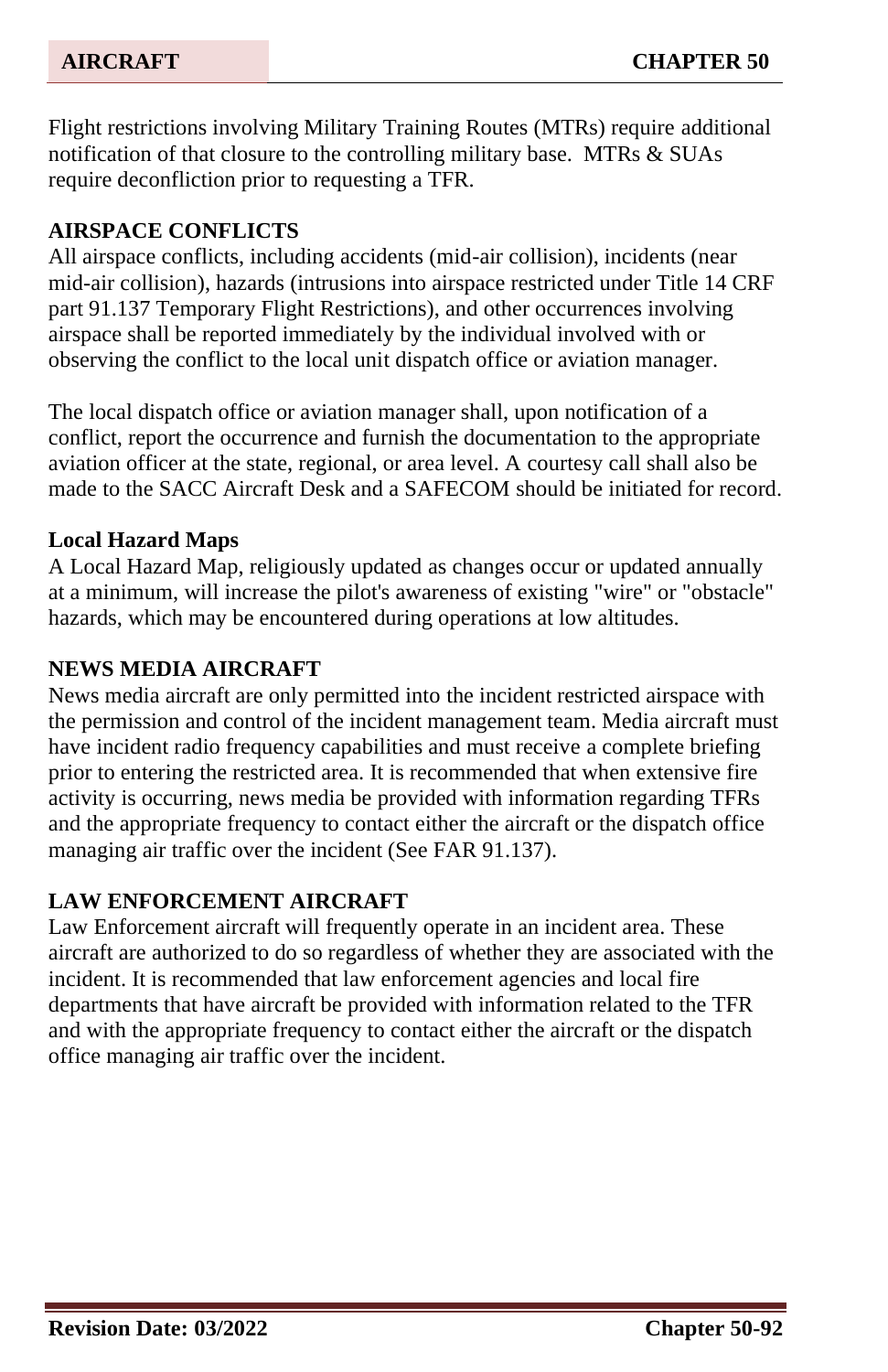# **FAA TEMPORARY CONTROL TOWER OPERATIONS**

Refer to the National Interagency Mobilization Guide, Chapter 50.

#### **DEDICATED & PRE-ASSIGNED RADIO FREQUENCIES**

Refer to the National Interagency Mobilization Guide, Chapter 50 for Dedicated Radio Frequencies, for additional information.

Refer to Interagency Standards for Fire and Aviation Operations, Chapter 15 - Communications, for additional information.

Aviation activities related to incidents in the Southern Area may become very complex due to the population density, numerous private, commercial, and military aircraft, complex airspace, and various other factors. The single biggest risk in the Southern Area is related to communications or the lack of communication between aircraft and between aircraft and ground personnel.

Each State Coordination Center is allocated primary Initial Attack AM Air-to-Air and FM Air-to-Ground frequencies annually from National Interagency Incident Communications Division (NIICD). Some states are broken up into zones. State Coordination Centers are authorized to assign the primary Initial Attack AM Airto-Air Frequency and any of the Initial Attack FM frequencies within their dispatch area. Units under their respective State Coordination Center will coordinate with the State Coordination Center anytime there is a need to use a primary Initial Attack AM Air-to-Air and/or Initial Attack FM Air-to-Ground frequencies.

As the incidents or conditions become more complex, frequencies are ordered as follows:

- State Coordination Centers will place an aircraft resource "A" order to the SACC Aircraft Desk for discrete AM/FM frequencies, secondary Initial Attack Air-to-Air frequency, tertiary Initial Attack Air-to-Air frequency, specific incidents and/or preplanning for multiple incidents.
- SACC will fill the secondary Initial Attack Air-to-Air frequency and tertiary Initial Attack Air-to-Air frequency.
- SACC will place frequency orders to NIICD for discrete AM/FM frequencies, specific incidents and/or preplanning for multiple incidents.

When an incident has ended or a frequency is no longer needed, that frequency must be released back to either SACC or NIICD in IROC.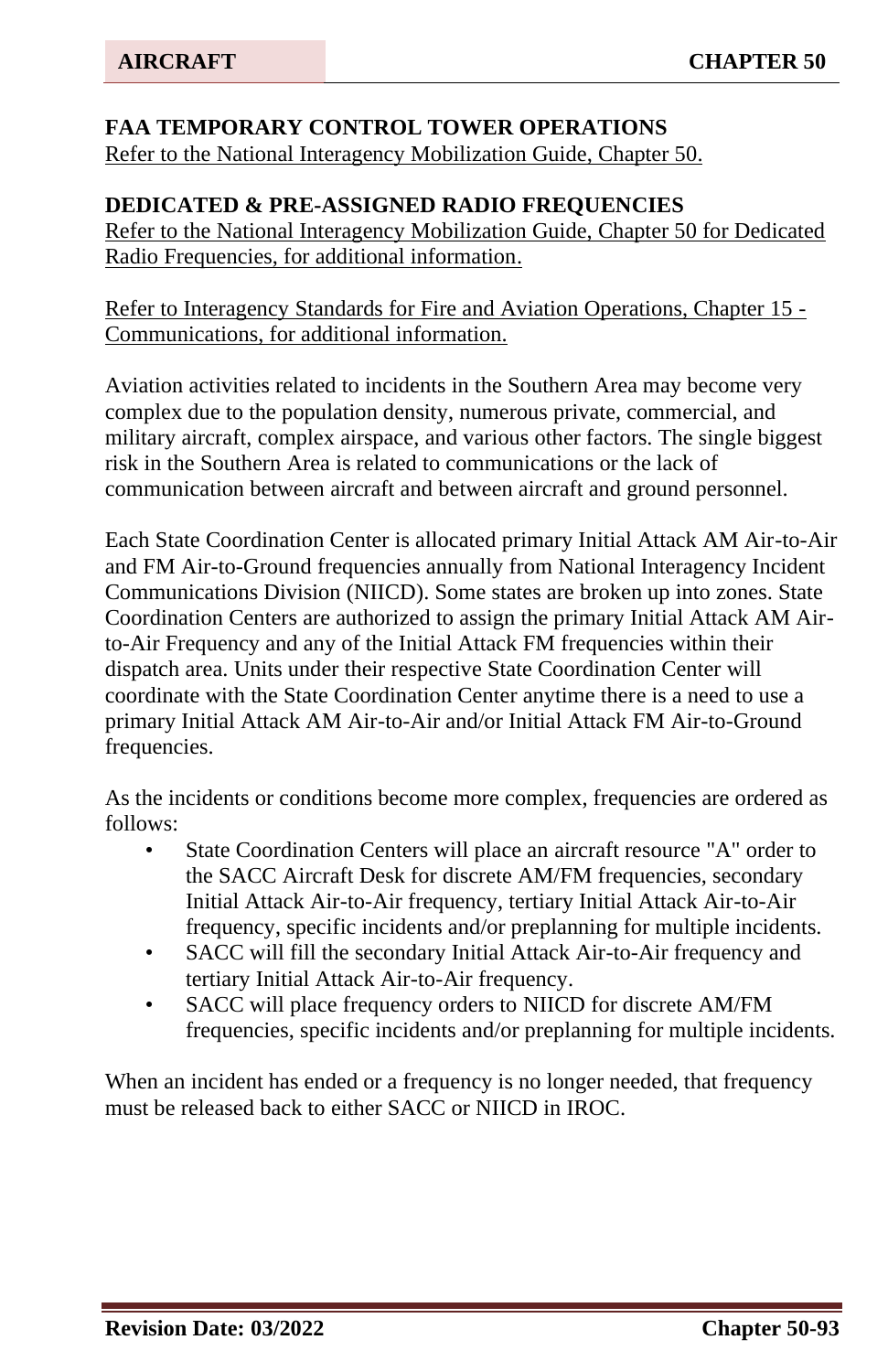The following Forest Service frequency managers are available to help answer specific communication issues in those areas referenced on Forest Service incidents.

➢ **Frequency Manager:** Southern Region

Jerry Patrick: Cell: 601-942-2786 Office: 601-965-6153

## **MANIFEST**

A manifest of all crewmembers and passengers on board shall been completed for each flight. A copy of this manifest will remain at the point of departure. Manifest changes will be left at subsequent points of departure when practical.

## **PASSENGER BRIEFING**

All passengers shall be briefed in accordance with the briefing items contained in 14 CFR 135. In those instances where multiple short flights are made, the pilot's briefing does not need to be repeated unless new passengers come aboard.

# **SAFECOMS**

Anyone who observes or becomes aware of a situation related to aviation that is or could result in an aviation safety situation may initiate a SAFECOM.

SAFECOMs may be entered and current SAFECOMs read by accessing the SAFECOM website at [https://www.safecom.gov/.](https://www.safecom.gov/) If the initiator does not have internet access, the information needed to complete a SAFECOM should be forwarded to the State Coordination Center for input.

## **SUNRISE/SUNSET TABLES**

These tables are available through the internet at: <https://sunrise-sunset.org/>

## **INTERAGENCY INTERIM FLIGHT AND DUTY LIMITATIONS**

Refer to the Interagency Standards for Fire and Fire Aviation Operations (Red Book), Chapter 16.